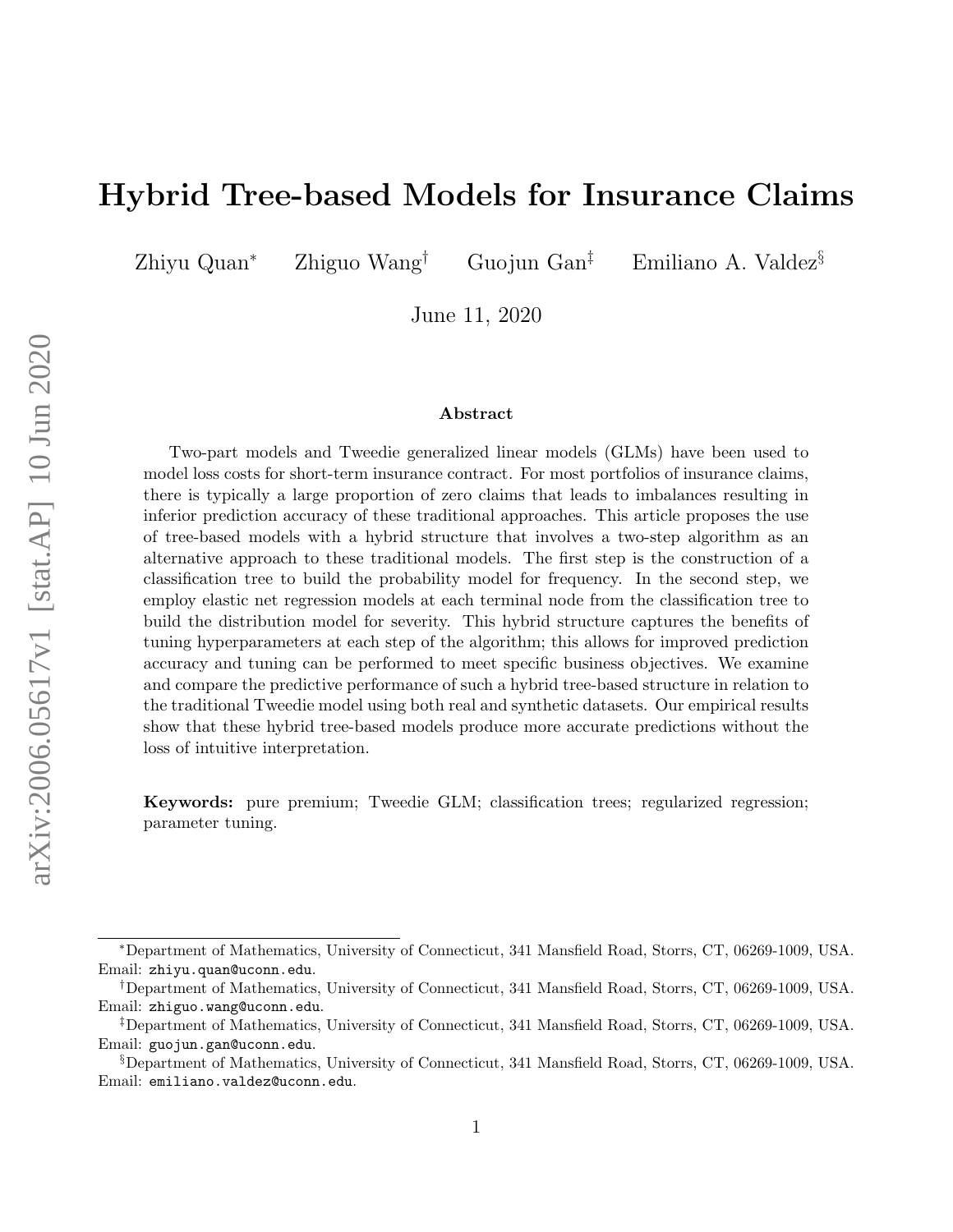### <span id="page-1-0"></span>1 Prelude

Building regression models for insurance claims presents several challenges. The process can be particularly difficult for individual insurance policies where a large proportion of the claims are zeros and for those policies with a claim, the losses typically exhibit skewness. The degree of skewness in the positive loss distribution varies widely among different lines of insurance business. For example, within a class of automobile insurance policies, the losses arising from damages to property may be medium-tailed but those arising from liability-related claims may be long-tailed. For short-term insurance contracts, the number of claims is referred to as the claim frequency while the amount of claims, conditional on the occurrence of a claim, is the claim severity. The addition of covariates in a regression context within each component allows for capturing the heterogeneity of the individual policies. These two components are used as predictive models for pure premiums and for aggregate or total claims in a portfolio.

There is a long history of studying insurance claims based on the two-part framework. Several well-known families of distributions for claim frequencies and claim severities are well documented in [Klugman et al.](#page-22-0) [\(2012\)](#page-22-0). As more observed data become increasingly available, additional complexities to traditional regression linear models have been introduced both in the literature and in practice; for example, the use of zero-truncated or hurdle models has been discussed to accommodate some of the shortcomings of traditional models. Interestingly, the Tweedie regression models for insurance claims have been particularly popular because it is adaptable to a mixture of zeros and non-negative insurance claims. [Smyth and Jørgensen](#page-23-0) [\(2002\)](#page-23-0) described the Tweedie compound Poisson regression models and calibrated such models using a Swedish third party insurance claims dataset; the models were fitted to examine dispersion within the GLM framework. The Tweedie distribution can be treated as a reparameterization of the compound Poisson-gamma distribution, so that model calibration can be done within the GLM framework. [Xacur and Garrido](#page-23-1) [\(2015\)](#page-23-1) compared these two approaches and concluded that there is no clear superior method; the paper also described the advantages and disadvantages of the two methods. Tweedie GLM presents a larger pure premium and implies both a larger claim frequency and claim severity due to the constant scale (dispersion) parameter. In other words, the mean increases with variance. The constant scale parameter also forces an artificial relationship between the claim frequency and the claim severity. Tweedie GLM does not have an optimal coefficient, and it leads to a loss of information because it ignores the number of claims. On the other hand, Tweedie GLM has fewer parameters to estimate and is thus more parsimonious than the two-part framework. When the insurance claims data presents small losses due to low frequencies, the two-part framework most likely overlooks the internal connection between the low frequency and the subsequent small loss amount. For example, the frequency model often indicates zero number of claims for small claim policies, which leads to a zero loss prediction. Additional works related to Tweedie regression can be found in [Frees et al.](#page-22-1) [\(2014\)](#page-22-1) and [Jørgensen](#page-22-2) [\(1987\)](#page-22-2).

Within the GLM framework, the claim frequency component is unable to accurately accommodate imbalances caused by the large proportion of zero claims. Simultaneously, a significant limitation is that the regression structure of the logarithmic mean is restricted to a linear form,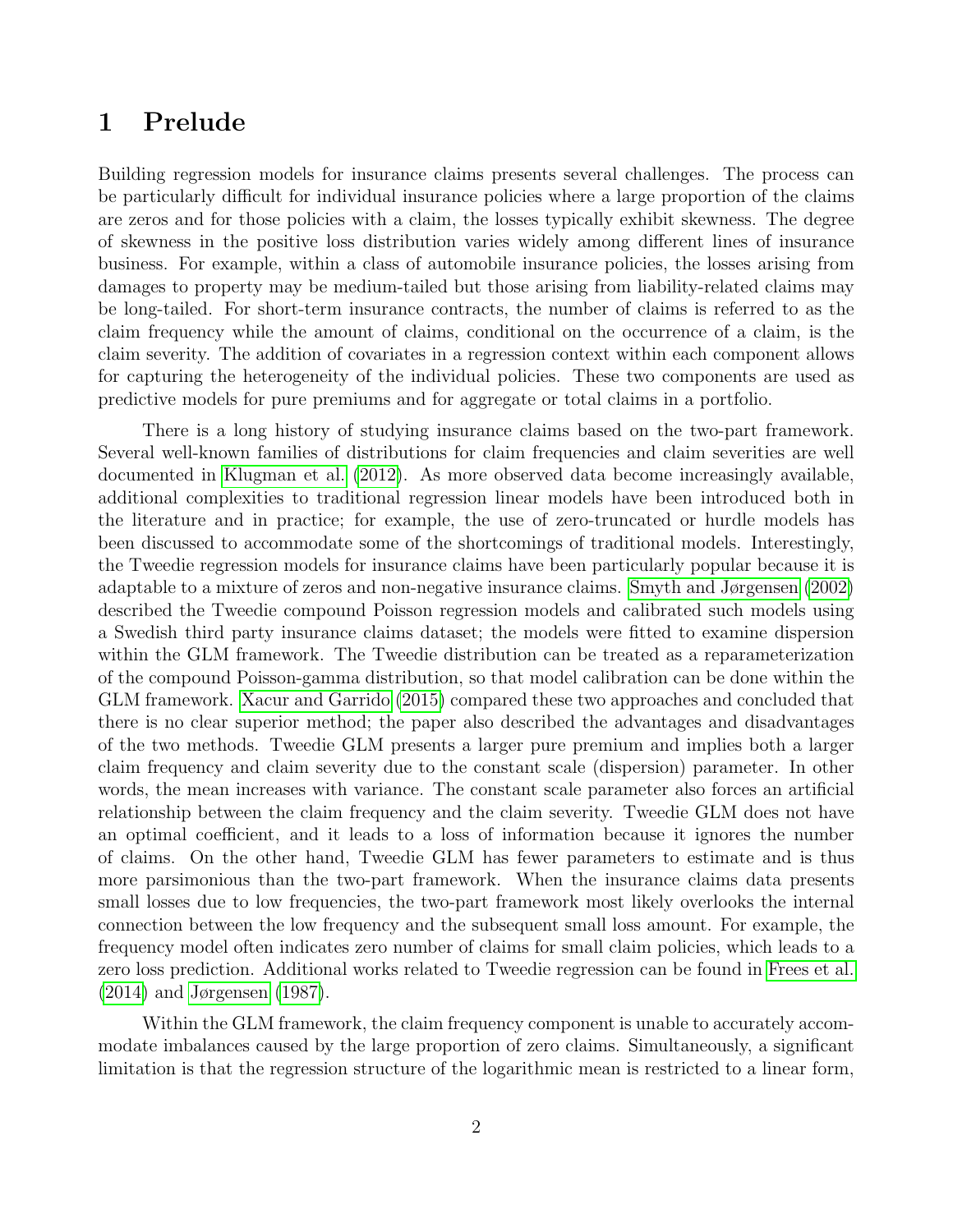which may be too inflexible for real applications. With rapid expansion of available data for improved decision making, there is a growing appetite in the insurance industry for expanding its toolkit for data analysis and modeling. However, the industry is unarguably highly regulated so that there is pressure for actuaries and data scientists to provide adequate transparency in modeling techniques and results. To find a balance between modeling flexibility and interpretation, in this paper, we propose a nonparametric model using tree-based models with a hybrid structure. Since [Breiman et al.](#page-22-3) [\(1984\)](#page-22-3) introduced the Classification and Regression Tree (CART) algorithm, tree-based models have gained momentum as a powerful machine learning approach for decision making in several disciplines. The CART algorithm involves separating the explanatory variable space into several mutually exclusive regions that, as a result, creates a nested hierarchy of branches resembling a tree structure. Each separation or branch is referred to as a node. Each of the bottom nodes of the decision tree, called terminal nodes, has a unique path for observable data to enter the region. Once the decision tree is constructed, it is possible to use paths to locate the region or terminal node to which a new set of explanatory variables will belong.

Prior to further exploring the hybrid structure, it is worth mentioning that a similar structure called Model trees, with an M5 algorithm, was first described in [Quinlan](#page-23-2) [\(1992b\)](#page-23-2). In the M5 algorithm, it constructs tree-based piecewise linear models. Regression trees assign a constant value to the terminal node as the fitted value. However, Model trees use a linear regression model at each terminal node to predict the fitted value for observations that reach that terminal node. Regression trees are a special case of Model trees. Both regression trees and Model trees employ recursive binary splitting to build a fully grown tree. Thereafter, both algorithms use a cost-complexity pruning procedure to trim the fully grown tree back from each terminal node. The primary difference between regression trees and Model trees algorithms is that for the latter step, each terminal node is replaced by a regression model instead of a constant value. The explanatory variables that serve to build that regression models are generally those that participate in the splits within the subtree that will be pruned. In other words, explanatory variables in each node are located beneath the current terminal node in the fully grown tree.

It has been demonstrated that Model trees have advantages over regression trees in both model simplicity and prediction accuracy. Model trees produce decision trees that are considered not only relatively simple to understand, but are also efficient and robust. Additionally, they are able to exploit local linearity within the dataset. When prediction performance are compared, it is worth mentioning the difference in the range of predictions produced between the traditional regression trees and these Model trees. Accordingly, regression trees are only able to give a prediction within the range of observed values in the training dataset. However, Model trees are able to extrapolate prediction range because of the use of the regression models at the terminal node. For further discussion of Model trees and M5 algorithm, please see [Quinlan](#page-23-3) [\(1992a\)](#page-23-3).

Inspired by the structure and advantages of Model trees when compared to traditional regression trees, we develop a similar algorithm that can be uniquely applied to insurance claims because of its two-part nature. In this paper, we present the hybrid tree-based models as a two-step algorithm: the first step builds a classification tree to identify membership of claim occurrence and the second step uses a penalized regression technique to determine the size of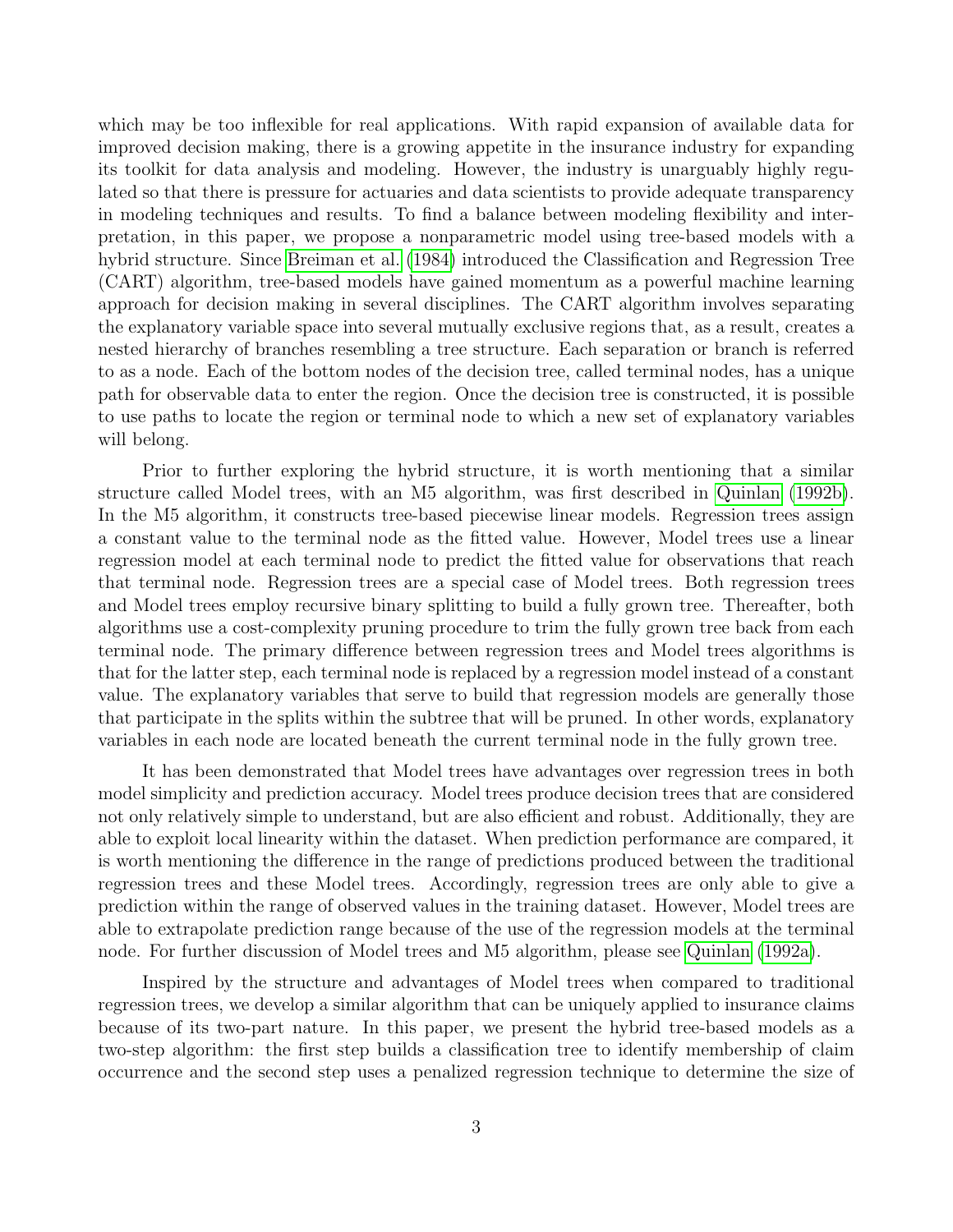the claim at each of the terminal nodes, taking into account the available explanatory variables. In essence, hybrid tree-based models for insurance claims as described in this paper integrate the peculiarities of both the classification tree and the linear regression in the modeling process. These sets of models are suitably described as hybrid structures.

We have organized the rest of this paper as follows. In Section [2,](#page-3-0) we provide technical details of the algorithm arising from hybrid tree-based models applicable to insurance claims, separating the modeling of claim frequency and claim severity. In section [3,](#page-9-0) we create a synthetic dataset based on a simulation produced from a true Tweedie regression model to investigate the predictive accuracy of our hybrid tree-based models when compared to the Tweedie GLM. We introduced some noise to the simulated data in order to be able to make a reasonable comparison. In section [4,](#page-11-0) using empirical data drawn from a portfolio of general insurance policies, we present the estimation results and compared the prediction accuracy based on a hold-out sample for validation. Section [5](#page-14-0) provides visualization of the results from hybrid-tree models to allow for better interpretation. We conclude in Section [6.](#page-18-0)

### <span id="page-3-0"></span>2 Description of hybrid tree-based models

Hybrid tree-based models utilize the information arising from both the frequency and the severity components. As already alluded in Section [1,](#page-1-0) it is a two-stage procedure. In the first stage, we construct a classification tree-based model for frequency. In the subsequent stage, we employ a penalized linear regression model at each terminal node within the tree-based model, based on the severity information. Such models can be drawn from the hybrid structure, which is an ecosystem, to accommodate the variety of the dataset. This hybrid structure captures all the advantageous features of tree-based models and the penalized regression models.

We can determine the type of classification trees that can be adapted in the frequency according to the information drawn from the insurance dataset. If the dataset records only whether claims were reported or not, we can construct a classification tree for a binary response variable. If the dataset records additional information of a number of claims, we can construct trees for a count response variable. For the binary classification, we can employ some of the most popular CART algorithm, to list a few: (a) efficient algorithm C4.5 [\(Quinlan, 1992a\)](#page-23-3), with a current updated version C5.0, (b) unbiased approaches like Generalized, Unbiased, Interaction Detection, and Estimation (GUIDE) [\(Loh, 2009\)](#page-22-4), or (c) Conditional Inference Trees (CTREE) [\(Hothorn et al., 2006\)](#page-22-5). For the count response variable, we can apply, to list a few: (a) piecewise linear Poisson using the CART algorithm called SUPPORT [\(Chaudhuri et al., 1995\)](#page-22-6), (b) Poisson regression using GUIDE [\(Loh, 2006\)](#page-22-7), or (c) MOdel-Based recursive partitioning (MOB) [\(Zeileis](#page-23-4) [et al., 2008\)](#page-23-4).

After the completion of the classification tree structure, we then employ a linear regression model to each of the terminal nodes. The simplest model includes GLM [\(Nelder and Wedder](#page-23-5)[burn, 1972\)](#page-23-5) with different families and regularized regression like elastic net regularization [\(Zou](#page-23-6) [and Hastie, 2005\)](#page-23-6) amongst others.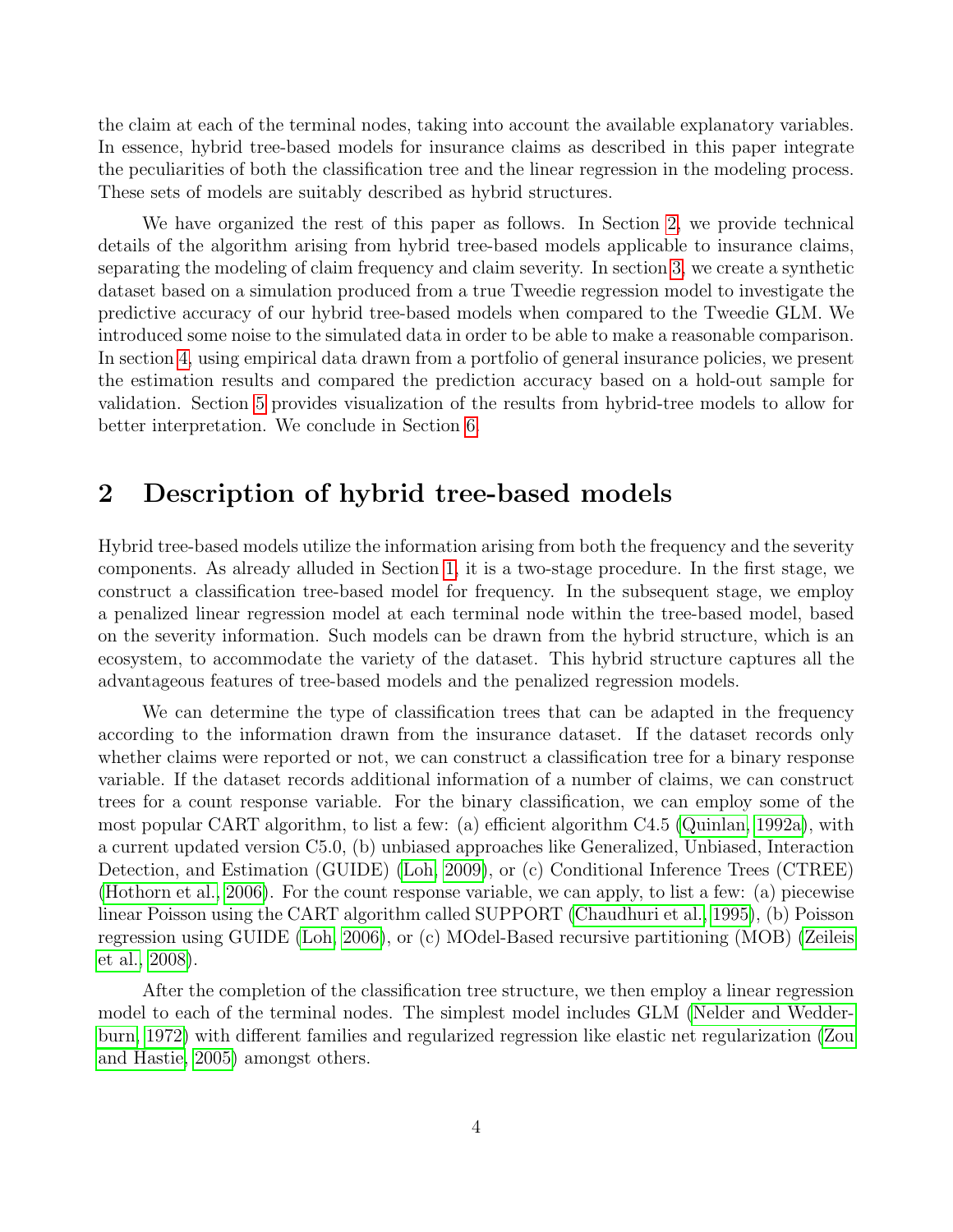Hybrid tree-based models build an ecosystem that utilizes modern techniques from both traditional statistics and machine learning. In the subsequent subsections, for simplicity, we only show a simple hybrid tree-based model without exploring all of the possible combinations of different algorithms suitable at each stage of the procedure.

#### 2.1 Claim frequency

To illustrate the use of hybrid tree-based models, we select the well-known CART algorithm for binary classification and least squares regression with elastic net regularization. Elastic net regularization can perform variable selection and improve the prediction accuracy when compared to traditional linear regressions without penalty. In order to be self-contained, we illustrate this simple hybrid tree-based model with sufficient details. See also [James et al.](#page-22-8) [\(2013\)](#page-22-8).

We denote the response variable as  $Y$ , the sample space as  $Y$ , and n as the number of observations. The *i*th sample with p-dimensional explanatory variables is denoted as  $x_i$  =  $(x_{i1}, x_{i2}, \ldots, x_{ip})$   $i = 1 \ldots n$ , which is sampled from the space  $\mathcal{X} = \mathcal{X}_1 \times \ldots \times \mathcal{X}_p$ . For example, we can separate each claim  $y_i$  into  $y_{i_f}$ , the claim occurrence or the number of claims, and  $y_{i_s}$ , the claim severity.

In the CART algorithm, a binary classification tree, denoted by  $T(\mathbf{x}, \Theta)$ , is produced by partitioning the space of the explanatory variables into M disjoint regions  $R_1, R_2, \ldots, R_M$  and then assigning a boolean  $\beta_{f_m}$  for each region  $R_m$ , for  $m = 1, 2, ..., M$ . Given a classification tree, each observation can then be classified based on the expression

<span id="page-4-0"></span>
$$
T(\mathbf{x}, \Theta) = \sum_{m=1}^{M} \beta_{fm} \mathbf{1}_{R_m}(\mathbf{x}_i),
$$
\n(1)

where  $\Theta = \{R_m, \beta_{m}\}_{m=1}^M$  denotes the partition with the assigned boolean. To be more specific, boolean  $\beta_{f_m} = 1$  when the majority of observations in region  $R_m$  have a claim; otherwise it is zero.

The traditional classification loss functions used in the classification tree, in Equation [\(1\)](#page-4-0), are described as follows:

- Misclassification error:  $Mis(p) = 1 max(p, 1 p)$
- Gini index:  $Gini(p) = 2p(1-p)$
- Cross-entropy or deviance: Entropy $(p) = -p \log p (1 p) \log(1 p)$

where  $p$  is proportion of one class in the node. For multi-class loss functions, see [Hastie et al.](#page-22-9) [\(2009\)](#page-22-9).

The default CART algorithm uses Gini index as a loss function. The regions in the classification tree are determined according to recursive binary splitting. First in the process of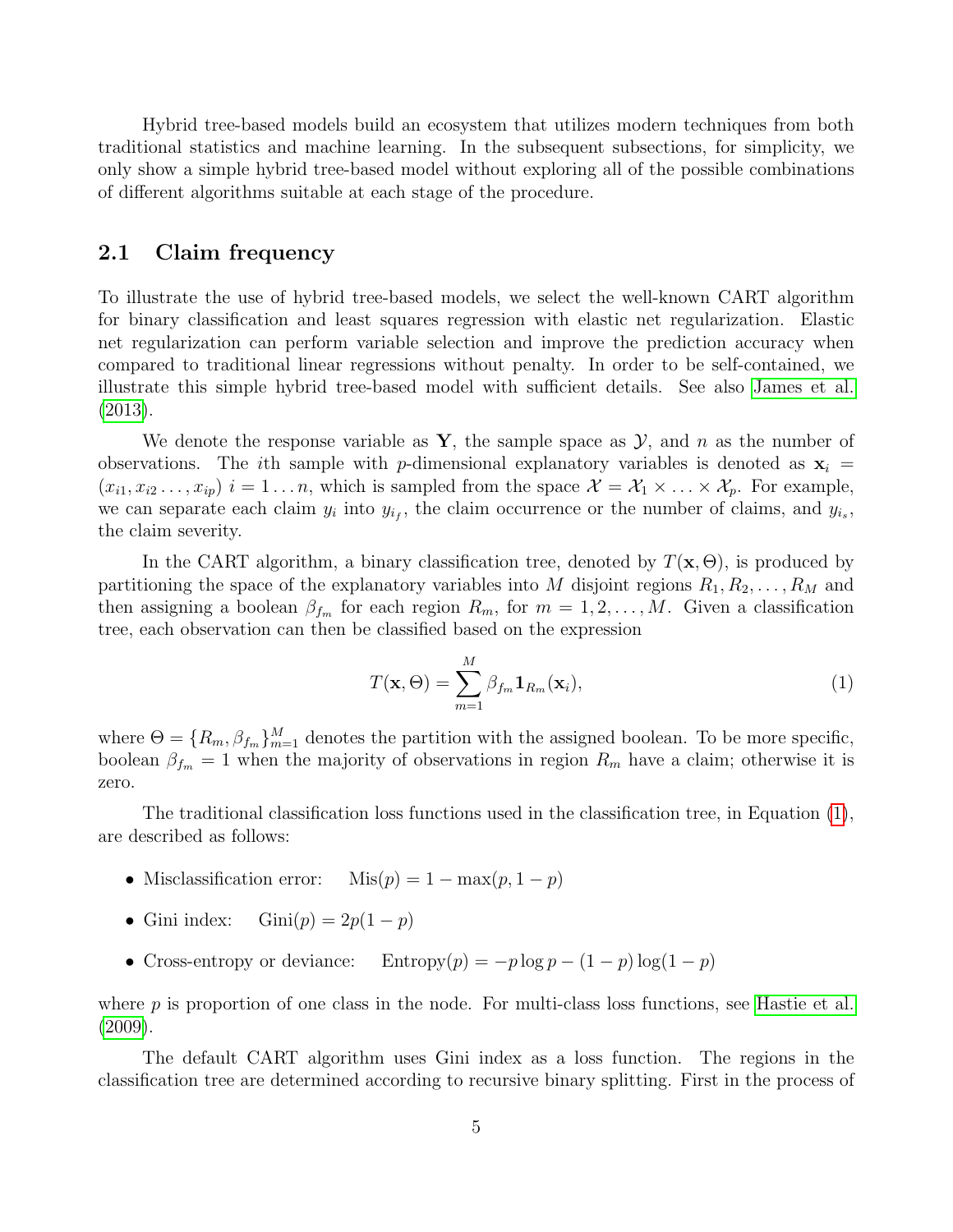splitting is the discovery of one explanatory variable  $x_{i}$ , which best divides the data into two subregions; for example, these regions are the left node  $R_L(j, s) = {\mathbf{x}_i | x_j < s}$  and the right node  $R_R(j,s) = {\mathbf{x}_i | x_{i j} \geq s}$  in the case of a continuous explanatory variable. This division is determined as the solution to

$$
\underset{j,s}{\text{argmin}} \quad w_L \operatorname{Gini}(p_L) + w_R \operatorname{Gini}(p_R), \quad \text{for any } j \text{ and } s,
$$
\n<sup>(2)</sup>

where  $w_i$  is the weight for the subregion determined by the number of observations split into subregion divided by the total number of observations before the split, and  $p$  is the proportion of one class in the subregion. Subsequently, the algorithm looks for the next explanatory variable with the best division into two subregions and this process is applied recursively until meeting some predefined threshold or reaching a minimum size of observations in the terminal node.

To control for model complexity, we can use *cost-complexity pruning* to trim the fully grown tree  $T_0$ . We define the loss in region  $R_m$  by

$$
L_m(T) = w_m \operatorname{Mis}(p_m).
$$

For any subtree  $T \subset T_0$ , we denote the number of terminal nodes in this subtree by |T|. To control the number of terminal nodes, we introduce the tuning hyperparameter  $\alpha \geq 0$  to the loss function by defining the new cost function as

<span id="page-5-0"></span>
$$
C_{\alpha}(T) = \sum_{m=1}^{|T|} L_m(T) + \alpha |T|.
$$
 (3)

Clearly, according to this cost function, the tuning hyperparameter penalizes large numbers of terminal nodes. The idea then is to find the subtrees  $T_{\alpha} \subset T_0$  for each  $\alpha$ , and choose the subtree that minimizes  $C_{\alpha}(T)$  in Equation [\(3\)](#page-5-0). Furthermore, the tuning hyperparameter  $\alpha$  governs the tradeoff between the size of the tree (model complexity) and its goodness of fit to the data. Large values of  $\alpha$  result in smaller trees (simple model) and as the notation suggests,  $\alpha = 0$ leads to the fully grown tree  $T_0$ . Additional tuning is done to control the tree depth through maxdepth, which is the maximum depth of any node of the final tree.

#### 2.2 Claim severity

After building the classification tree structure, we next apply a linear regression on the terminal nodes to model severity. In controlling for model complexity, we set a threshold to determine if we should build a linear regression or directly assign zero for the terminal. For example, if zeroThreshold is 80%, then we should directly assign zero to the terminal nodes that contain more than 80% of zero claims. Furthermore, if the terminal node contains less than a certain number of observations, say 40, we can directly use the mean as the prediction similar to regression trees. Otherwise, we need to build a linear regression on the terminal nodes. While any member of the GLM exponential family that is suitable for continuous claims can be used,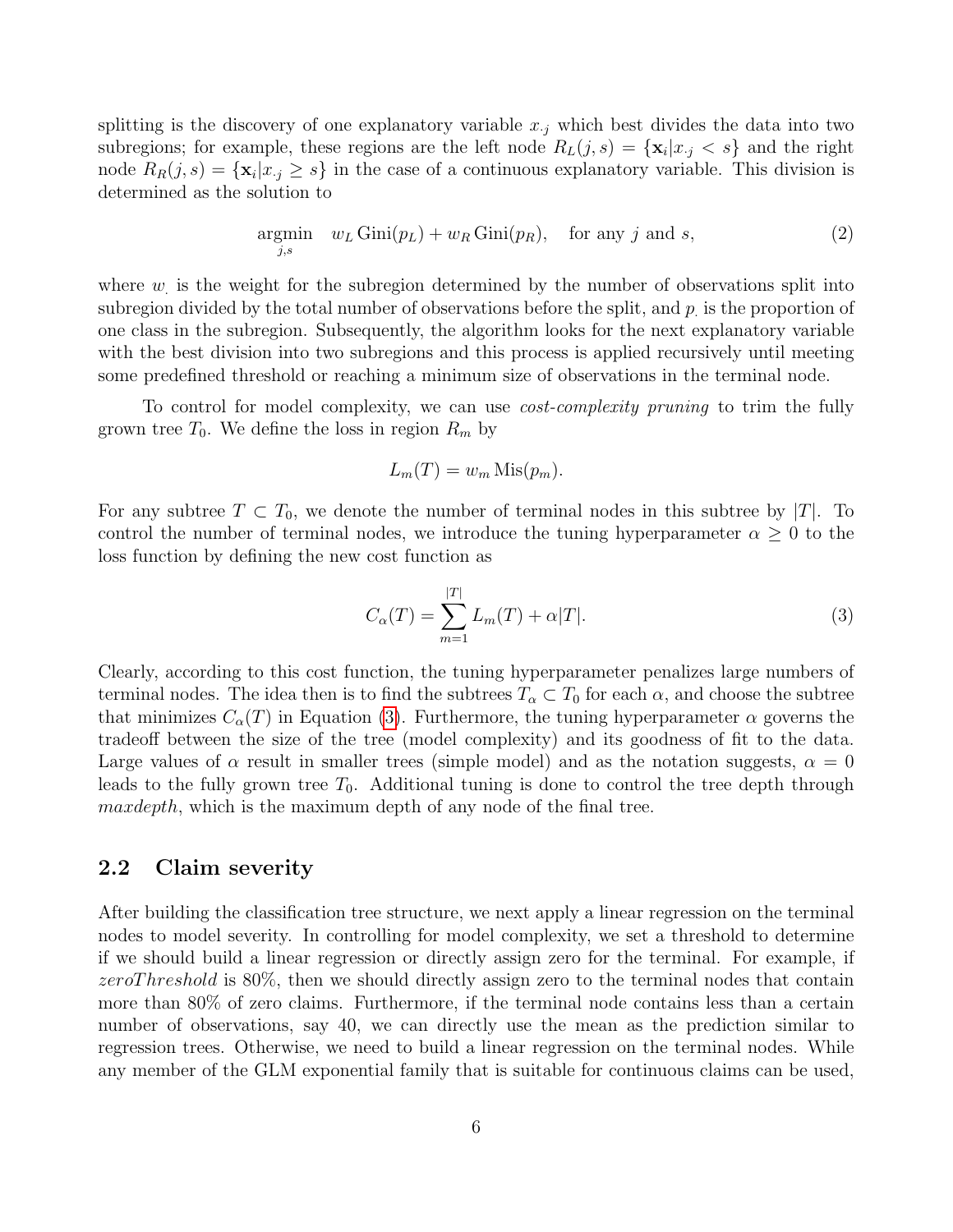we find that the special case of GLM Gaussian, or just ordinary linear regression, is sufficiently suitable.

At each terminal node  $R_m$ , the linear coefficient  $\boldsymbol{\beta}_{s_m} = (\beta_{s_m 0}, \beta_{s_m 1}, \dots, \beta_{s_m p})^T$  can be determined by:

$$
\widehat{\beta}_{s_m} = \underset{\beta_{\text{sm}}}{\arg \min} \frac{1}{n} \sum_{i=1}^n \ell(y_i, \beta_{s_m 0} + \sum_{j=1}^p x_{ij} \beta_{s_m j}) \tag{4}
$$

where  $\ell(y_i, \beta_{s_m0} + \sum_{j=1}^p x_{ij}\beta_{s_mj})$  is the negative log-likelihood for sample i. For the Gaussian family, denoting the design matrix as  $X$ , the coefficient is well known as

$$
\widehat{\boldsymbol{\beta}}_{s_m} = (\mathbf{X}^T \mathbf{X})^{-1} \mathbf{X}^T \mathbf{Y}.
$$

Ridge regression [\(Hoerl and Kennard, 1970\)](#page-22-10) achieves better prediction accuracy compared to ordinary least squares because of bias-variance trade-off. In other words, the reduction in the variance term of the coefficient is larger than the increase in its squared bias. It performs coefficient shrinkage and forces its correlated explanatory variables to have similar coefficients. In ridge regression, at each terminal node  $R_m$ , the linear coefficient  $\beta_{s_m}$  can be determined by

<span id="page-6-0"></span>
$$
\hat{\beta}_{s_m} = \underset{\beta_{s_m}}{\text{arg min}} \frac{1}{n} \sum_{i=1}^n \ell(y_i, \beta_{s_m 0} + \sum_{j=1}^p x_{ij} \beta_{s_m j}) + \lambda \sum_{j=1}^p \beta_{s_m j}^2 \tag{5}
$$

where  $\lambda$  is a tuning hyperparameter that controls shrinkage and thus, the number of selected explanatory variables. For the following discussion, we assume the values of  $x_{ij}$  are standardized so that

$$
\frac{1}{n}\sum_{i=1}^{n}x_{ij} = 0 \text{ and } \sum_{i=1}^{n}x_{ij}^{2} = 1.
$$

If the explanatory variables do not have the same scale, the shrinkage may not be fair. In the case of ridge regression within the Gaussian family, the coefficient in Equation [\(5\)](#page-6-0) can be shown to have the explicit form

$$
\widehat{\boldsymbol{\beta}}_{s_m} = (\mathbf{X}^T \mathbf{X} + \lambda \mathbf{I})^{-1} \mathbf{X}^T \mathbf{Y},
$$

where  $I$  is the identity matrix of appropriate dimension.

Ridge regression does not automatically select the important explanatory variables. However, LASSO regression [\(Tibshirani, 1996\)](#page-23-7) has the effect of sparsity, which forces the coefficients of the least important explanatory variable to have a zero coefficient therefore making the regression model more parsimonious. In addition, LASSO performs coefficient shrinkage and selects only one explanatory variable from the group of correlated explanatory variables. In LASSO, at each terminal node  $R_m$ , the linear coefficient  $\boldsymbol{\beta}_{s_m}$  can be determined by

<span id="page-6-1"></span>
$$
\widehat{\beta}_{s_m} = \underset{\beta_{s_m}}{\text{arg min}} \frac{1}{n} \sum_{i=1}^n \ell(y_i, \beta_{s_m 0} + \sum_{j=1}^p x_{ij} \beta_{s_m j}) + \lambda \sum_{j=1}^p |\beta_{s_m j}|,\tag{6}
$$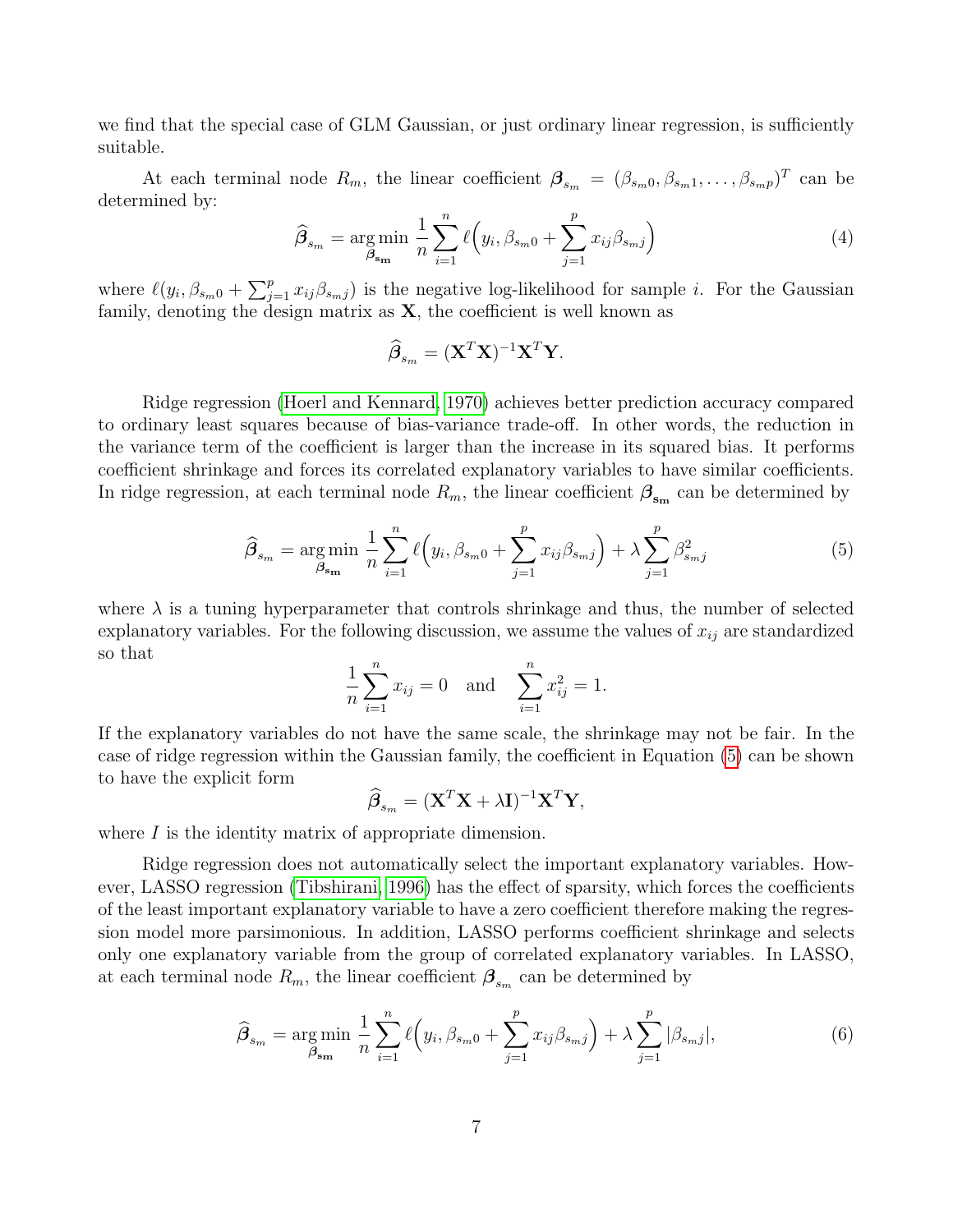where  $\lambda$  is a tuning hyperparameter that controls shrinkage. For regularized least squares with LASSO penalty, Equation [\(6\)](#page-6-1) leads to the following quadratic programming problem

$$
\widehat{\beta}_{s_m} = \underset{\beta_{s_m}}{\text{arg min}} \frac{1}{2n} \sum_{i=1}^n \left( y_i - \beta_{s_m 0} - \sum_{j=1}^p x_{ij} \beta_{s_m j} \right)^2 + \lambda \sum_{j=1}^p |\beta_{s_m j}|.
$$

Originally, [Tibshirani](#page-23-7) [\(1996\)](#page-23-7) used the combined quadratic programming method to numerically solve for  $\beta_{\text{sm}}$ . In a later development, [Fu](#page-22-11) [\(1998\)](#page-22-11) proposed the shooting method and [Friedman](#page-22-12) [et al.](#page-22-12) [\(2007\)](#page-22-12) redefined shooting as the coordinate descent algorithm which is a popular algorithm used in optimization.

To illustrate the coordinate descent algorithm, we start with  $\beta_{s_m} = 0$ . Given  $\beta_{s_m j}$ ,  $j \neq k$ , the optimal  $\beta_{s_m k}$  can be found by

$$
\widehat{\beta}_{s_{m}k} = \underset{\beta_{smk}}{\arg \min} \frac{1}{2n} \sum_{i=1}^{n} \left( y_i - \beta_{s_m 0} - \sum_{j \neq k} x_{ij} \beta_{s_m j} - x_{ik} \beta_{s_m k} \right)^2 + \lambda \sum_{j \neq k} |\beta_{s_m j}| + \lambda |\beta_{s_m k}|,
$$

where  $\lambda \sum_{j \neq k} |\beta_{s_m j}|$  is constant and can be dropped. We denote  $\tilde{y}_i = y_i - \beta_{s_m 0} - \sum_{j \neq k} x_{ij} \beta_{s_m j}$ . It follows that

$$
\widehat{\beta}_{s_{mk}} = \underset{\beta_{s_{mk}}}{\arg \min} \frac{1}{2n} \sum_{i=1}^{n} (\tilde{y}_{i} - x_{ik}\beta_{s_{mk}})^{2} + \lambda |\beta_{s_{mk}}| \n= \underset{\beta_{s_{mk}}}{\arg \min} \frac{1}{2n} \Big( \sum_{i=1}^{n} \tilde{y}_{i}^{2} + \beta_{s_{mk}}^{2} \sum_{i=1}^{n} x_{ik}^{2} - 2\beta_{s_{mk}} \sum_{i=1}^{n} \tilde{y}_{i} x_{ik} \Big) + \lambda |\beta_{s_{mk}}| \n= \underset{\beta_{s_{mk}}}{\arg \min} \frac{1}{2n} \Big( \sum_{i=1}^{n} x_{ik}^{2} \Big) \Big( \beta_{s_{mk}} - \frac{\sum_{i=1}^{n} \tilde{y}_{i} x_{ik}}{\sum_{i=1}^{n} x_{ik}^{2}} \Big)^{2} + \lambda |\beta_{s_{mk}}| + \text{constant} \n= \underset{\beta_{s_{mk}}}{\arg \min} \Big( \beta_{s_{mk}} - \frac{\sum_{i=1}^{n} \tilde{y}_{i} x_{ik}}{\sum_{i=1}^{n} x_{ik}^{2}} \Big)^{2} + \frac{\lambda}{\frac{1}{2n} \sum_{i=1}^{n} x_{ik}^{2}} |\beta_{s_{mk}}|.
$$

This can be solved by the Soft-thresholding Lemma discussed in [\(Donoho and Johnstone, 1995\)](#page-22-13).

#### Lemma 2.1. (Soft-thresholding Lemma) The following optimization problem

$$
\widehat{\beta}(t,\lambda) = \underset{\beta}{\arg\min} \ (\beta - t)^2 + \lambda|\beta|
$$

has the solution of

$$
\widehat{\beta}(t,\lambda) = (|t| - \lambda/2)^+ sgn(t)
$$
  
= 
$$
\begin{cases} t - \frac{\lambda}{2}, & \text{if } t > 0 \text{ and } \frac{\lambda}{2} < |t|, \\ t + \frac{\lambda}{2}, & \text{if } t < 0 \text{ and } \frac{\lambda}{2} < |t|, \\ 0, & \frac{\lambda}{2} \ge |t|. \end{cases}
$$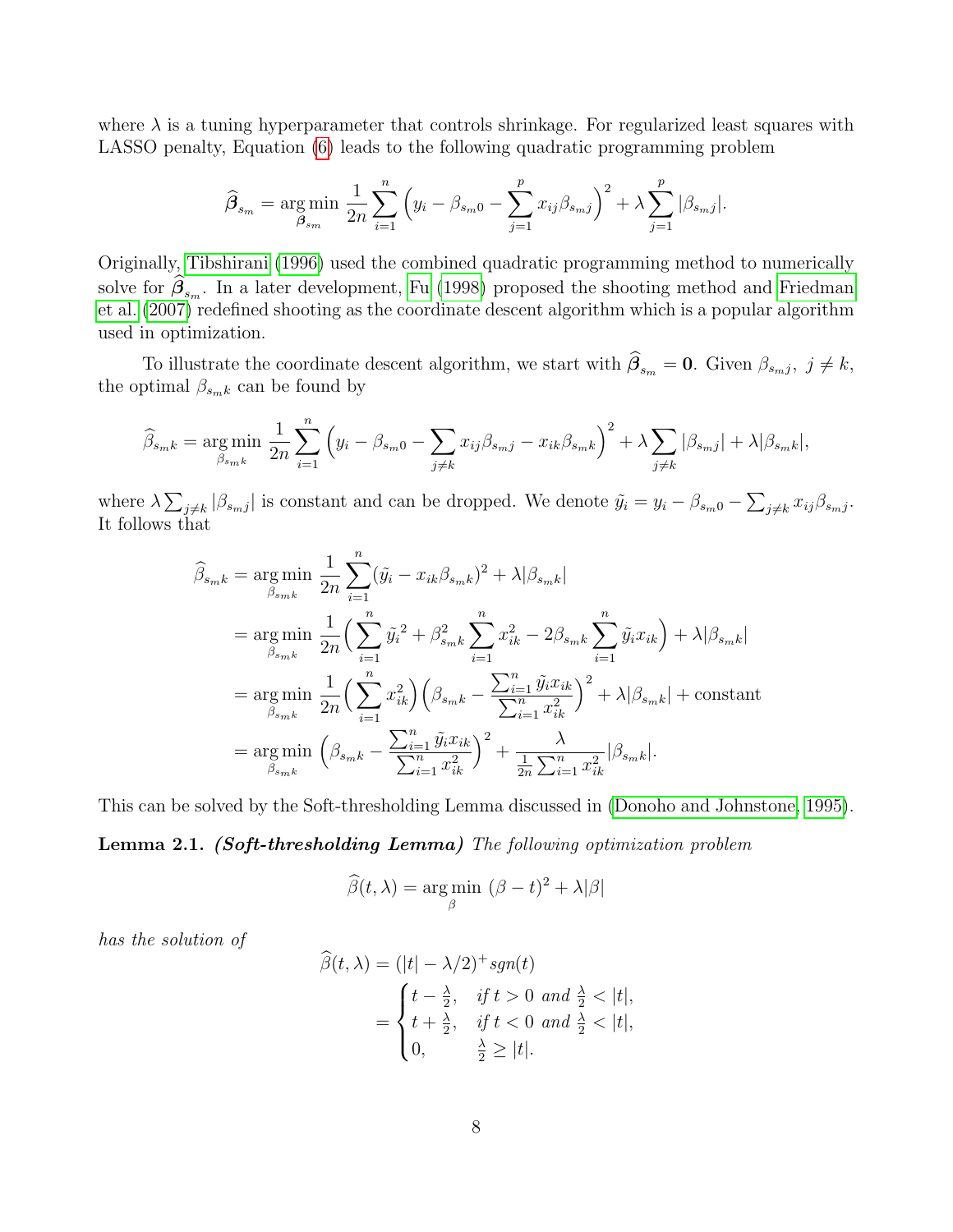Therefore,  $\widehat{\beta}_{smk}$  can be expressed as

$$
\widehat{\beta}_{smk} = \left(\frac{\sum_{i=1}^{n} |\tilde{y}_i x_{ik}|}{\sum_{i=1}^{n} x_{ik}^2} - \frac{\lambda}{\frac{1}{n} \sum_{i=1}^{n} x_{ik}^2}\right)^+ \text{sgn}\left(\sum_{i=1}^{n} \tilde{y}_i x_{ik}\right)
$$

For  $j = 1, \ldots, p$ , update  $\beta_{s_m k}$  by soft-thresholding when  $\beta_{s_m j}$ ,  $j \neq k$  takes the previously estimated value. Repeat loop until convergence.

[Zou and Hastie](#page-23-6) [\(2005\)](#page-23-6) pointed out that LASSO has few drawbacks. For example, when the number of explanatory variables  $p$  is larger than the number of observations  $n$ , LASSO selects at most n explanatory variables. Additionally, if there is a group of pairwise correlated explanatory variables, LASSO randomly selects only one explanatory variable from this group and ignores the rest. [Zou and Hastie](#page-23-6) [\(2005\)](#page-23-6) also empirically showed that LASSO has subprime prediction performance compared to ridge regression. Therefore, elastic net regularization is proposed which uses a convex combination of ridge and LASSO regression. Elastic net regularization is able to better handle correlated explanatory variables and perform variable selection and coefficient shrinkage. In elastic net regularization, at each terminal node  $R_m$ , the linear coefficient  $\beta_{s_m}$  can be determined by

$$
\widehat{\beta}_{s_m} = \underset{\beta_{s_m}}{\arg \min} \frac{1}{n} \sum_{i=1}^n \ell\Big(y_i, \beta_{s_m 0} + \sum_{j=1}^p x_{ij} \beta_{s_m j}\Big) + \lambda \big[ (1-\alpha) \frac{1}{2} \sum_{j=1}^p \beta_{s_m j}^2 + \alpha \sum_{j=1}^p |\beta_{s_m j}| \big],\tag{7}
$$

where  $\alpha$  controls the elastic net penalty and bridges the gap between LASSO (when  $\alpha = 1$ ) and ridge regression (when  $\alpha = 0$ ). If explanatory variables are correlated in groups, an  $\alpha$  around 0.5 tends to select the groups in or out altogether. For penalized least squares with elastic net penalty,

$$
\widehat{\beta}_{s_m} = \underset{\beta_{s_m}}{\arg \min} \frac{1}{2n} \sum_{i=1}^n \left( y_i - \beta_{s_m 0} - \sum_{j=1}^p x_{ij} \beta_{s_m j} \right)^2 + \lambda \left[ (1 - \alpha) \frac{1}{2} \sum_{j=1}^p \beta_{s_m j}^2 + \alpha \sum_{j=1}^p |\beta_{s_m j}| \right]
$$

This problem can also be solved using the coordinate descent algorithm. We omit the detailed solution which is a similar process to solve LASSO using the coordinate descent algorithm. However, it is worth mentioning that the expression for  $\beta_{s_m k}$  is as follows:

$$
\widehat{\beta}_{s_{mk}} = \frac{1}{1 + \lambda(1 - \alpha)} \left( \frac{\sum_{i=1}^{n} |\tilde{y}_{i} x_{ik}|}{\sum_{i=1}^{n} x_{ik}^{2}} - \frac{\lambda \alpha}{\frac{1}{n} \sum_{i=1}^{n} x_{ik}^{2}} \right)^{+} \text{sgn}\left( \sum_{i=1}^{n} \tilde{y}_{i} x_{ik} \right)
$$

The mathematical foundation for the elastic net regularization can be found in [De Mol](#page-22-14) [et al.](#page-22-14) [\(2009\)](#page-22-14). It should also be noted that all the regularization schemes mentioned previously have simple Bayesian interpretations. See [Hastie et al.](#page-22-9) [\(2009\)](#page-22-9) and [James et al.](#page-22-8) [\(2013\)](#page-22-8). A review paper for statistical learning applications in general insurance can be found in [Parodi](#page-23-8) [\(2012\)](#page-23-8).

Finally, we conclude that the hybrid tree-based models can be expressed in the following functional form:

<span id="page-8-0"></span>
$$
H(\mathbf{X}, T(\Theta), \beta_{s}) = \sum_{m=1}^{M} \underbrace{\beta_{f_m}}_{\text{frequency}} \mathbf{X} \underbrace{\beta_{s_m}}_{\text{severity risk class}} \underbrace{\mathbf{1}_{R_m}(\mathbf{X})}_{(8)}
$$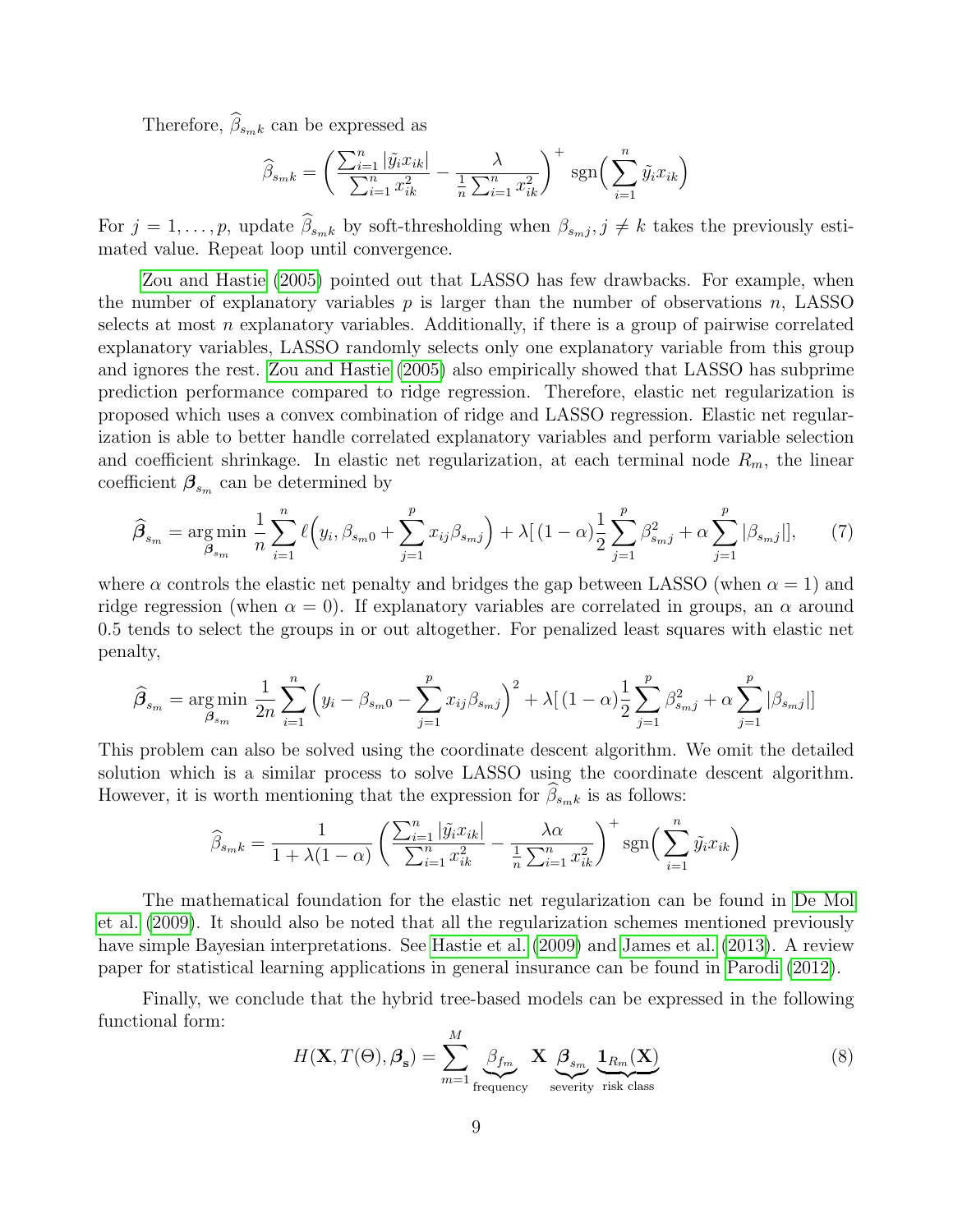From equation [\(8\)](#page-8-0), we see that hybrid tree-based models can also be viewed as piecewise linear regression models. The tree-based algorithms divide the dataset into subsamples (or risk class), and linear regression models are then applied on these subsamples.

Algorithm [1](#page-9-1) summarizes the details of implementing hybrid tree-based models based on the rpart and glmnetUtils packages in R.

| <b>Algorithm 1:</b> Implementation of the hybrid tree-based models |  |  |  |  |  |
|--------------------------------------------------------------------|--|--|--|--|--|
|                                                                    |  |  |  |  |  |

- Input: Formula for the tree, formula for the linear model, training dataset x,  $\cos t$ -complexity parameter  $cp$ , maximum depth of final tree maxdepth, the threshold for the proportion of zeros in the node to be considered to build a linear model  $zeroTreshold$ , the choice of elastic net regularization  $glmWhich$ , penalty size glmLambda.
- **Output:** Tree structure, linear models at each node, node information,  $qlmWhich$ , glmLambda, fitted dataset.
- <sup>1</sup> Grow a tree on a training dataset using recursive binary splitting. Use the stopping criterion maxdepth;
- 2 Prune the tree using cost-complexity pruning with  $cp$ ;
- <sup>3</sup> Assign node information to each observation;
- <sup>4</sup> for each terminal node do
- 5 If zero claim exceeds the *zeroTreshold* in the node, then we assign zero as the prediction;
- <sup>6</sup> Else, we build a linear model using observations in this node. If the number of observations in this node is smaller than 40, then we assign the average of the response variable as the prediction; otherwise, we fit ordinary least squares with elastic net regularization model;
- <sup>7</sup> end
- <span id="page-9-1"></span>8 Return Tree structure, linear models at each node, node information,  $qlmWhich$ , glmLambda, fitted dataset;

## <span id="page-9-0"></span>3 Simulation study

In this section, we conduct a simulation study to assess the performance of a simple hybrid treebased model proposed in this paper relative to that of the Tweedie GLM. The synthetic dataset has been optimally created to replicate a real dataset. This synthetic dataset contains continuous explanatory variables and categorical explanatory variables with a continuous response variable sampled from Tweedie-like distribution. In some sense, the observed values of the response variable behave like a Tweedie, but some noise were introduced to the data for a fair comparison.

We begin with the continuous explanatory variables by generating sample observations from the multivariate normal with covariance structure

$$
\mathbf{x} \sim N_p(0, \Sigma),
$$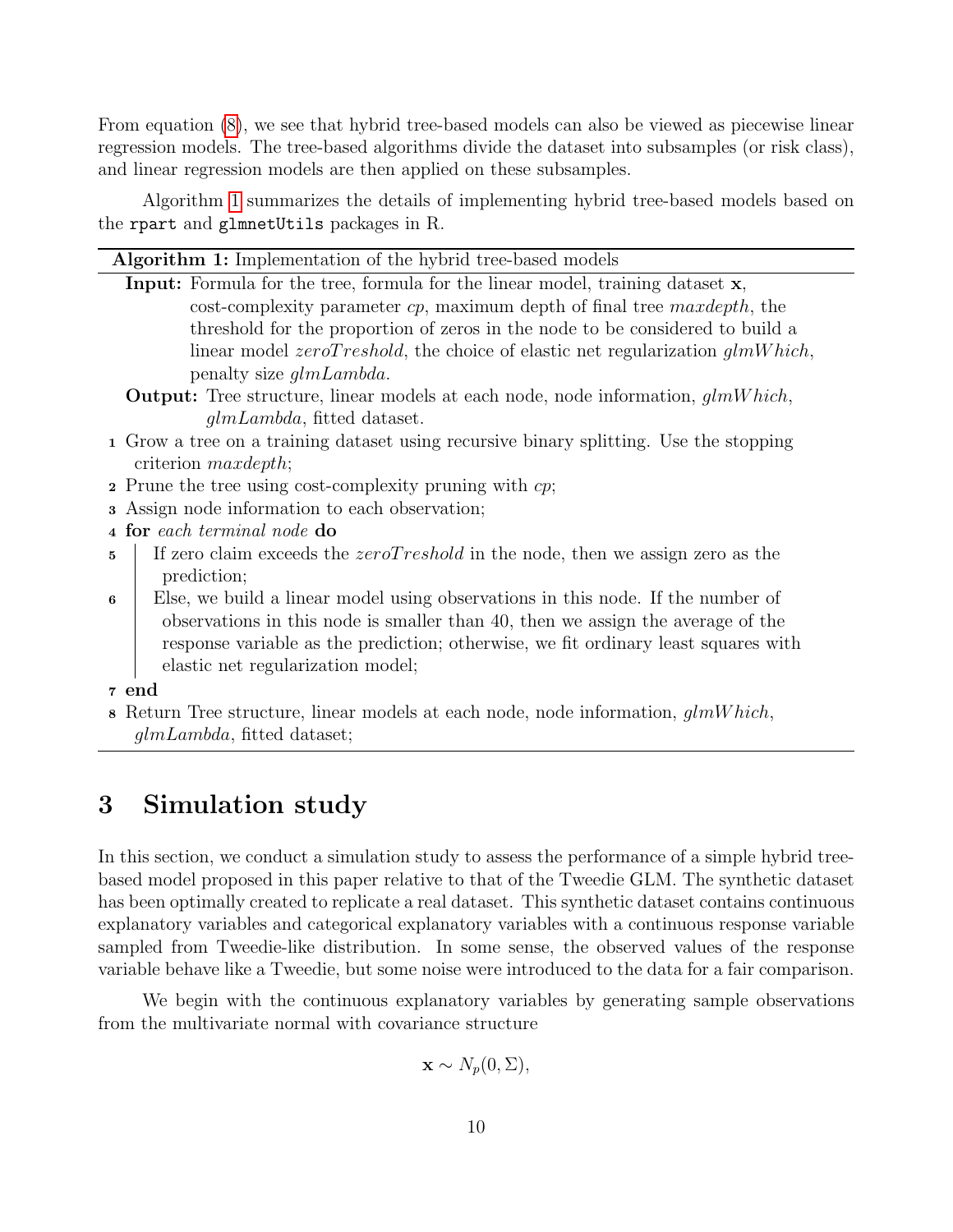where  $Cov(x)_{ij} = (0.5)^{i-j}$ . Continuous explanatory variables close to each other has higher correlations, and the correlation effect diminishes with increasing distance between two explanatory variables. In real datasets, we can easily observe correlated explanatory variables among hundreds of possible features. It is also very challenging to detect the correlation between explanatory variables when an insurance company merges with third party datasets. Multicollinearity reduces the precision of the estimated coefficients of correlated explanatory variables. It can be problematic to use GLM without handling multicollinearity in the real dataset.

Categorical explanatory variables are generated by random sampling from the set of integers  $(-3, -2, 1, 4)$  with equal probabilities. Categorical explanatory variables do not have any correlation structure among them.

We create 10,000 observations (with  $94.31\%$  zero claims) with 60 explanatory variables, including 10 continuous explanatory variables with relatively larger coefficients, 10 continuous explanatory variables with relatively smaller coefficients, 10 continuous explanatory variables with coefficients of 0, which means no relevance, 10 categorical explanatory variables with relatively larger coefficients, 10 categorical explanatory variables with relatively smaller coefficients, and 10 categorical explanatory variables with coefficients 0, which similarly implies no relevance. In effect, there are three groups of explanatory variables according to the size of the linear coefficients. In other words, there are strong signal explanatory variables, weak signal explanatory variables, and noise explanatory variables. Here are the true linear coefficients  $\beta_{Poisson}$  and  $\beta_{Gamma}$  used:

$$
\boldsymbol{\beta_{Poisson}} = (-0.1, \underbrace{0.5, \dots, 0.5}_{10 \text{ continuous}}, \underbrace{0.1, \dots, 0.1}_{10 \text{ continuous}}, \underbrace{0, \dots, 0}_{10 \text{ continuous}}, \underbrace{0.5, \dots, -0.5}_{10 \text{ continuous}}, \underbrace{0.1, \dots, 0.1}_{10 \text{ categorical}}, \underbrace{0, \dots, 0}_{10 \text{ categorical}}, \underbrace{0, \dots, 0}_{10 \text{ categorical}}, \underbrace{0, \dots, 0}_{10 \text{ categorical}}, \underbrace{0, \dots, 0}_{10 \text{ categorical}}, \underbrace{0, \dots, 0}_{10 \text{ categorical}}, \underbrace{0, \dots, 0}_{10 \text{ categorical}}, \underbrace{0, \dots, 0}_{10 \text{ categorical}}, \underbrace{0, \dots, 0}_{10 \text{ categorical}})^T
$$

The first coefficients refer to the intercepts. Because of the equivalence of the compound Poissongamma with Tweedie distributions, as discussed in Section [\(1\)](#page-1-0), we generated samples drawn from Poisson for frequency and gamma for severity.

To illustrate possible drawbacks using Tweedie GLM, we use different linear coefficients for the frequency part and the severity part. The absolute value of the linear coefficients is the same but with a different sign. In real-life, there is no guarantee that the explanatory variables have equal coefficients in both frequency and severity parts. The response variable generated by the compound Poisson-gamma distribution framework using modified rtweedie function in tweedie R package with frequency and severity as components is presented as follows:

Frequency part: Poisson distribution with a log link function:

$$
N_i \sim Poisson(\lambda)
$$
 with  $\lambda = \lambda_i$  for given  $x_i$ ,

where  $\lambda_i =$  $\exp(\mathbf{x}_i\boldsymbol{\beta_{Poisson}})^{2-\text{power}}$  $\frac{\phi \times (2 - \text{power})}{\phi \times (2 - \text{power})}$ , with power = 1.5 and  $\phi = 2$ .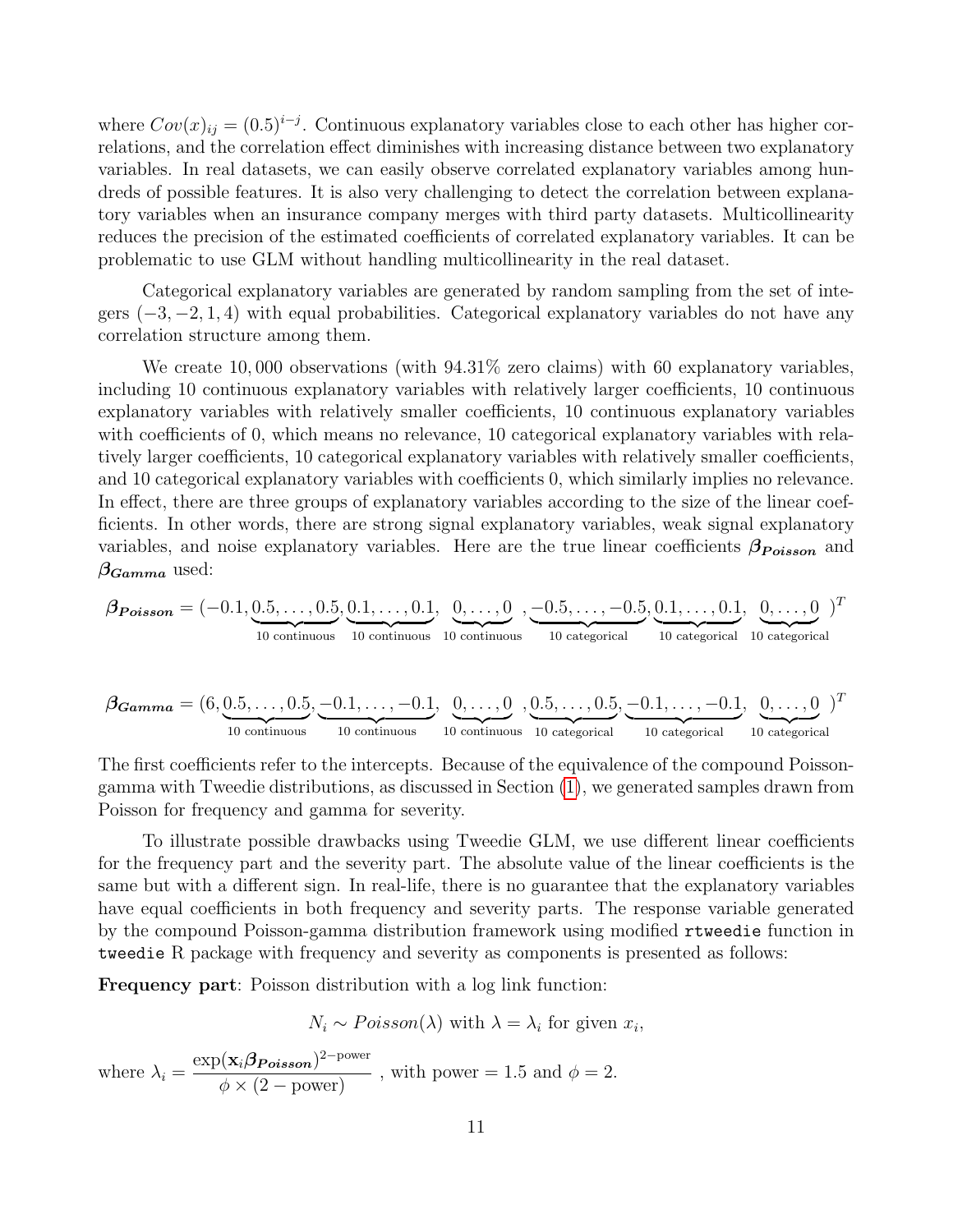Severity part: Gamma distribution with a log link function:

$$
Y_j \sim Gamma(\alpha, \beta) \text{ with } \alpha = \frac{2 - \text{power}}{\text{power} - 1} \text{ and } \beta = \beta_i \text{ for given } x_i,
$$

$$
= \frac{\exp(\mathbf{x}_i \beta_{\mathbf{Gamma}})^{1 - \text{power}}}{\sum_{i=1}^{i} \exp(\mathbf{x}_i \beta_{\mathbf{Gamma}})^{1 - \text{power}}}
$$

where  $\beta_i$  =  $\phi \times$  (power – 1).

Response variable:

$$
Y_i^r = \sum_{j=1}^{N_i} Y_j
$$
 for given  $x_i$ , where  $j = 1, ..., N_i$ ,

where the superscript  $r$  has been used to distinguish the response and the gamma variables.

We introduce noise to the true Tweedie model in the following ways: multicollinearity among continuous variables, zero coefficients for non-relevant explanatory variables, different coefficients for frequency and severity part, and added white noise to positive claims. These noises are what make the real-life data deviate from the true model in practice. It makes for an impartial dataset that can provide for a fair comparison.

<span id="page-11-1"></span>Once we have produced the simulated (or synthetic) dataset, we apply both Tweedie GLM and hybrid tree-based models to predict values of the response variables, given the available set of explanatory variables. The prediction performance between the two models is then compared using several validation measures as summarized in Table [1.](#page-11-1) In Appendix A, Table [5](#page-20-0) describes details for validation measures.

| Validation measure      | GINI- |           |        | $R^2$ CCC RMSE MAE |      |
|-------------------------|-------|-----------|--------|--------------------|------|
| Tweedie GLM             |       | 0.95 0.16 | (1.47) | 0.89               | 0.07 |
| Hybrid Tree-based Model |       | 0.97 0.29 | -0.36  | 0.81               | 0.06 |

Table 1: Prediction accuracy using the simulation dataset.

From Table [1,](#page-11-1) we find that the Tweedie GLM performs worse even under the true model assumption, albeit the presence of noise. However, hybrid tree-based models with elastic net regression are able to automatically perform coefficient shrinkage via L2 norm and variable selection based on the tree-structure algorithm and L1 norm. Hybrid tree-based models provide more promising prediction results than the now popular Tweedie GLM. Even under the linear assumption as in our simulation dataset, hybrid tree-based models still perform better.

## <span id="page-11-0"></span>4 Empirical application

We compare Tweedie GLM with hybrid tree-based models using one coverage group from the LGPIF data. This coverage group is called building and contents (BC) which provides insurance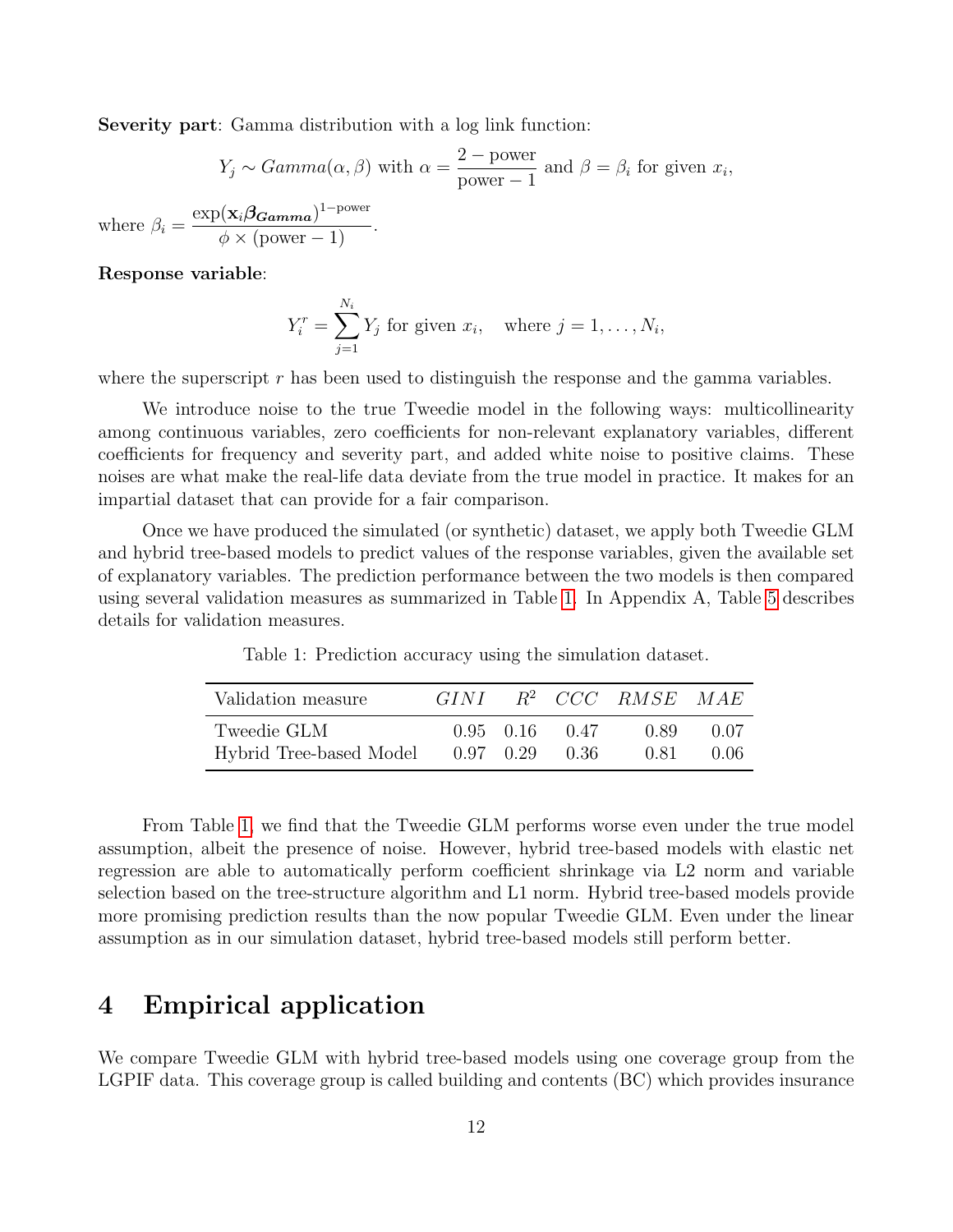for buildings and the properties for local government entities including counties, cities, towns, villages, school districts, and other miscellaneous entities. We draw observations from years 2006 to 2010 as training dataset and year 2011 as test dataset. Table [2](#page-12-0) and Table [3](#page-13-0) summarize training dataset and test dataset respectively.

<span id="page-12-0"></span>

| Response<br>variables    | Description                                  | Min.     | 1st Q    | Mean | Median   | 3rdQ      | Max.        |
|--------------------------|----------------------------------------------|----------|----------|------|----------|-----------|-------------|
| ClaimBC                  | BC claim amount in million.                  | $\theta$ | $\theta$ | 0.02 | $\Omega$ | $\Omega$  | 12.92       |
| Continuous<br>variables  |                                              |          |          |      |          |           |             |
| Coverage BC              | Log of BC coverage amount.                   | $-7.95$  | 0.78     | 2.12 | 2.42     | 3.6       | 7.8         |
| lnDeduct BC              | Log of BC deductible level.                  | 6.21     | 6.21     | 7.15 | 6.91     | 7.82      | 11.51       |
| Categorical<br>variables |                                              |          |          |      |          |           | Proportions |
| NoClaimCreditBC          | Indicator for no BC claims in previous year. |          |          |      |          |           | $32.93\%$   |
| TypeCity                 | EntityType: City.                            |          |          |      |          | 14.03 %   |             |
| TypeCounty               | EntityType: County.                          |          |          |      |          | $5.80\%$  |             |
| TypeMisc                 | EntityType: Miscellaneous.                   |          |          |      |          | $10.81\%$ |             |
| TypeSchool               | EntityType: School.                          |          |          |      |          | 28.25 %   |             |
| TypeTown                 | EntityType: Town.                            |          |          |      |          | 17.33 %   |             |
| TypeVillage              | EntityType: Village.                         |          |          |      |          |           | 23.78 %     |

Table 2: Summary statistics of the variables for the training dataset, 2006-2010.

#### 4.1 Tweedie GLM

We replicate the Tweedie GLM as noted in [Frees et al.](#page-22-15) [\(2016\)](#page-22-15). The linear coefficients for the Tweedie GLM has been provided in Table A11 in [Frees et al.](#page-22-15) [\(2016\)](#page-22-15). It was pointed out that Tweedie GLM may not be ideal for the dataset after visualizing the cumulative density function plot of jittered aggregate losses as depicted in Figure A6 of [Frees et al.](#page-22-15) [\(2016\)](#page-22-15).

### 4.2 CART algorithm

We perform grid search on the training dataset with 10-fold cross-validation. The final model has hyperparameters set with 8 minimum number of observations in a region for the recursive binary split to be attempted and cost-complexity pruning parameter  $cp$ ) is 0.05.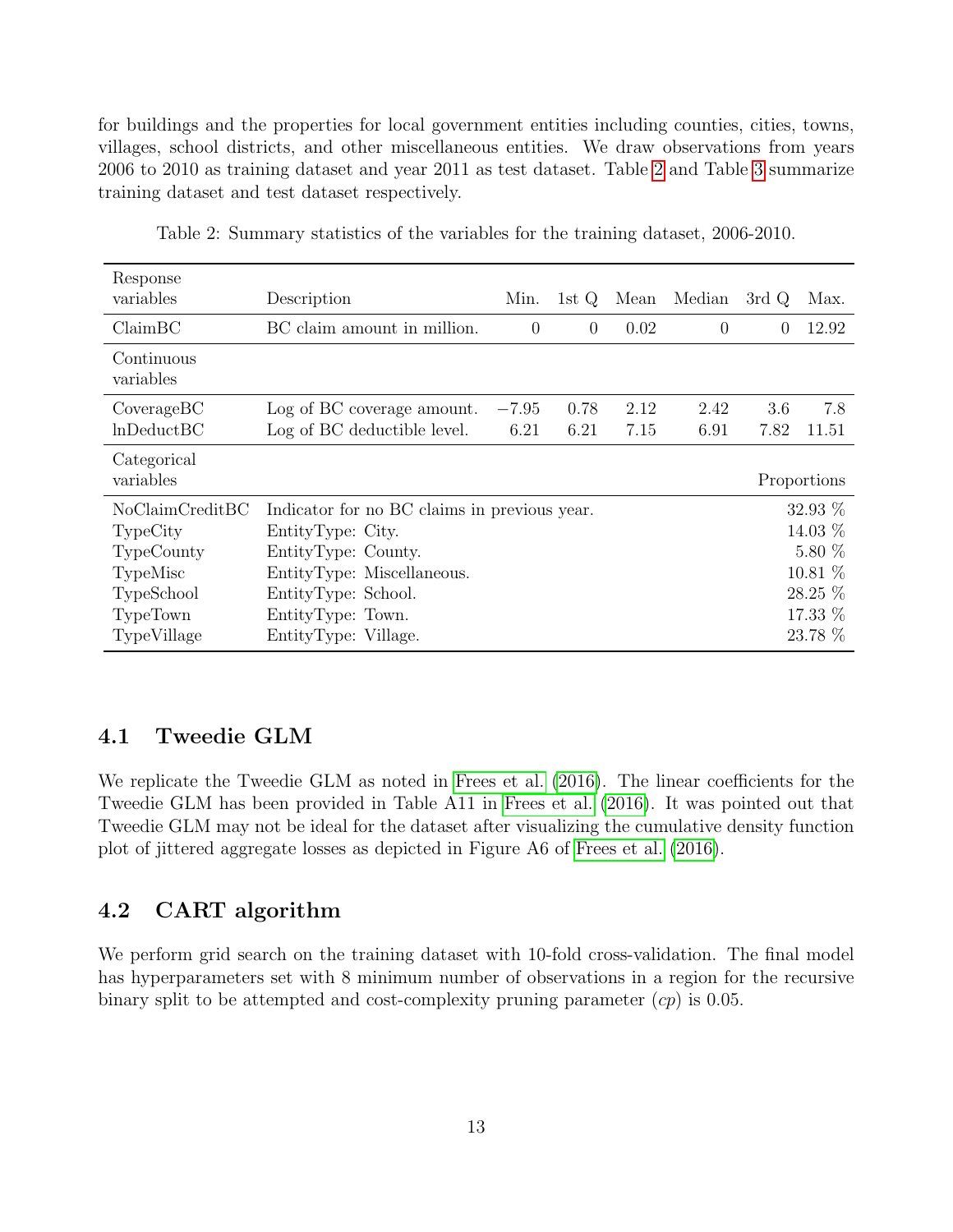<span id="page-13-0"></span>

| Response<br>variables    | Description                                  | Min.           | 1st $Q$  | Mean | Median   | 3rd Q    | Max.        |
|--------------------------|----------------------------------------------|----------------|----------|------|----------|----------|-------------|
| ClaimBC                  | BC claim amount in million.                  | $\overline{0}$ | $\theta$ | 0.02 | $\theta$ | $\Omega$ | 2.75        |
| Continuous<br>variables  |                                              |                |          |      |          |          |             |
| Coverage BC              | Log of BC coverage amount.                   | $-7.84$        | 0.91     | 2.27 | 2.56     | 3.74     | 7.78        |
| lnDeduct BC              | Log of BC deductible level.                  | 6.21           | 6.21     | 7.24 | 6.91     | 7.82     | 11.51       |
| Categorical<br>variables |                                              |                |          |      |          |          | Proportions |
| NoClaimCreditBC          | Indicator for no BC claims in previous year. |                |          |      |          |          | 50.87 %     |
| TypeCity                 | EntityType: City.                            |                |          |      |          | 14.06 %  |             |
| TypeCounty               | EntityType: County.                          |                |          |      |          | 6.48 $%$ |             |
| TypeMisc                 | EntityType: Miscellaneous.                   |                |          |      |          | 11.42 %  |             |
| TypeSchool               | EntityType: School.                          |                |          |      |          |          | 27.67 %     |
| TypeTown                 | EntityType: Town.                            |                |          |      |          |          | 16.53 %     |
| TypeVillage              | EntityType: Village.                         |                |          |      |          |          | 23.84 %     |

Table 3: Summary statistics of the variables for the test dataset, 2011.

#### 4.3 Calibration results of hybrid tree-based models

We use two hybrid tree-based models for this application. For the binary classification, we use the CART algorithm, and at the terminal node, we use either GLM with Gaussian family or elastic net regression with Gaussian family. Similar to the CART part, we perform a grid search with 10-fold cross-validation to find the optimal set of hyperparameter values. Hybrid tree-based models with simple GLM with Gaussian family (HTGlm) has the following hyperparameter setting:  $cp$  is 0.0001, maximum depth of the tree  $(maxdepth)$  is 8, and the threshold for the percentage of the zeros in the node to determine whether to build the linear model or assign zero as the prediction (zeroThreshold) is 0.25. Hybrid tree-based models with elastic net regression (HTGlmnet) has the following hyperparameter setting: cp is 0.0002, maxdepth is 10, zeroThreshold is 0.23, the balance between L1 norm and L2 norm  $(glmWhich)$  is 1, and size of the regularization parameter by the best cross-validation result  $(glmLambda)$  is  $lambda.min$ . These hyperparameter settings are chosen to have optimal RMSE in the model calibration.

#### 4.4 Model performance

We use several validation measures to examine the performance of different models just as what was done in the simulation. To make for an easier comparison, we added the heat map in addition to the prediction accuracy table based on various validation measures. We present results separately for the training and test datasets. Rescaled value of 100 (colored blue) indicates it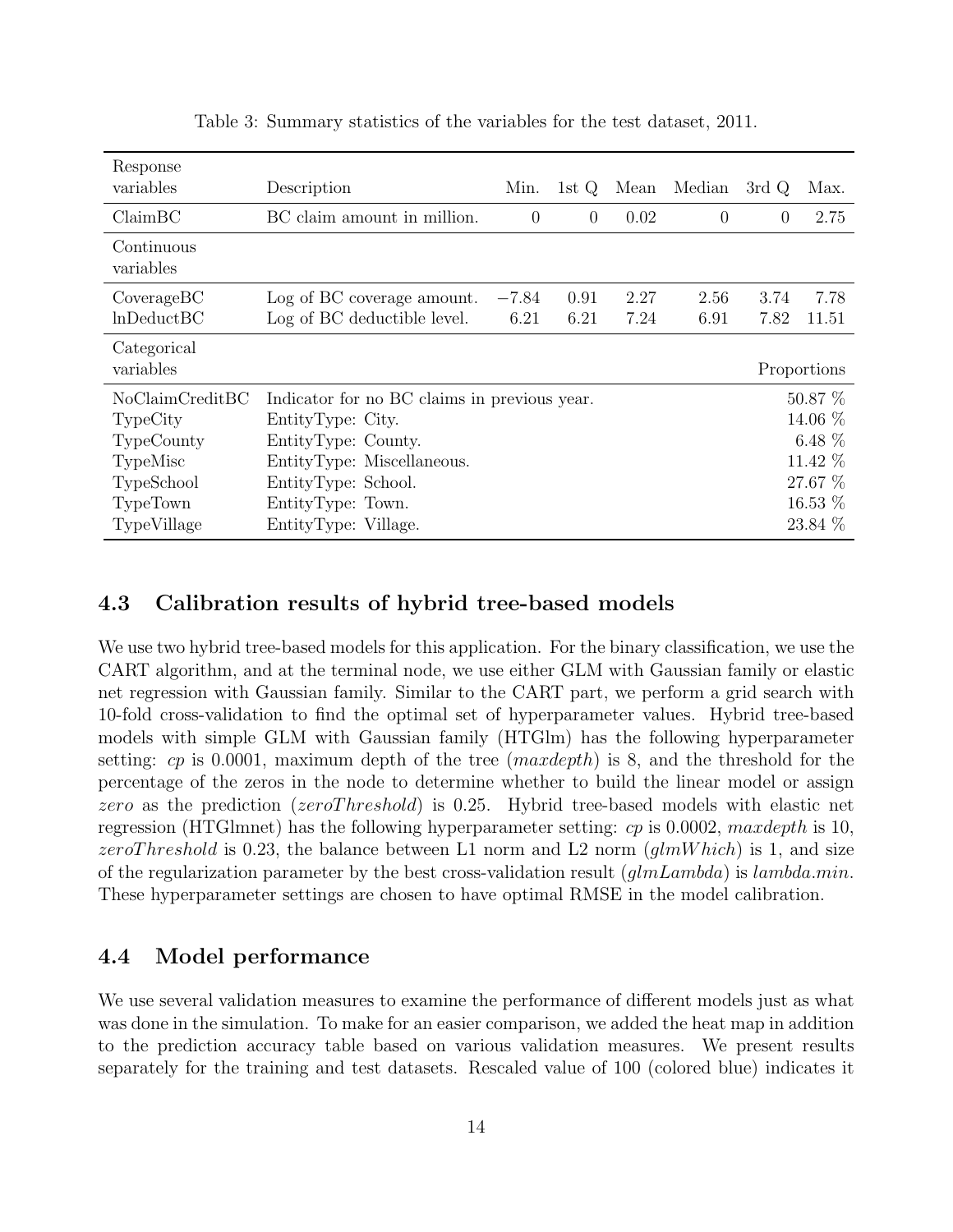is the best model among the comparisons; on the other hand, rescaled value of 0 (colored red) indicates it is the worst one. For further details on such heat map for validation, see [Quan and](#page-23-9) [Valdez](#page-23-9) [\(2018\)](#page-23-9).

From Figure [1\(a\),](#page-15-0) we find that Tweedie GLM has the worst performance of model fit in general, and the CART algorithm and HTGlm has better performance on the model fit. From Figure [1\(b\),](#page-15-0) we find that HTGlm has the best performance on the test dataset. It also shows that the hybrid tree-based models prevents overfitting compared to traditional regression trees using the CART algorithm. Hybrid tree-based models perform consistently well for both training dataset and test dataset. Because hybrid tree-based models are considered piecewise linear models, the consistency is inherited from the linear model. We can also note that HTGlmnet has worse performance when compared to HTGlm, for both the training and test datasets. The advantage of regularization does not demonstrate significant effects on the LGPIF dataset because of the limited number of explanatory variables. However, in the simulation study, we showed the advantage of the regularization because the data has a more significant number of explanatory variables. The simulated data may be a better replication of real-life situation. In summary, hybrid tree-based models outperform Tweedie GLMs.

### <span id="page-14-0"></span>5 Visualization and interpretation

The frequency component of hybrid tree-based models can clearly be visualized as tree structure like a simple CART. Here, we use HTGlm to illustrate the visualization and interpretation of hybrid tree-based models. In Appendix B, Figure [5](#page-21-0) shows the classification tree model for the frequency. We can follow the tree path and construct the density plot for the response variable for each node. Figure [2](#page-16-0) shows the classification tree and we highlighted (blue) nodes two depths away from the root. Consequently, we have seven nodes including the root nodes. Here we denote the node with numbers for the purpose of identification. Node four (4) is the terminal node and others are intermediate nodes. Figure [3](#page-17-0) shows the density of the log of the response variable for the seven nodes mentioned in Figure [2.](#page-16-0) The root node has zero point mass as expected and the black dashed line is the mean of the response variable at the node. After the first split using CoverageBC, the mean shifted towards a different direction and the percentage of the point mass at zero is also changed in a different direction. At the fourth terminal node, we can barely see any positive claims with the mean shifting towards zero and this terminal node ultimately assigns zero as the prediction. We can see the classification tree algorithm, done by recursive binary splitting, divides the dataset into subspaces that contain more similar observations. After dividing the space of explanatory variables into subspaces, it may be more appropriate to make the distribution assumptions and apply the linear model to the subsamples. Hybrid tree-based models are, in some sense, employ an algorithm that 'divide and conquer' and thus it can be a promising solution for imbalance datasets.

Figure [2](#page-16-0) shows the path to terminal nodes and we can see a zero or a one, where a linear model is then fitted, for each terminal node. The tree structure and path can provide an indica-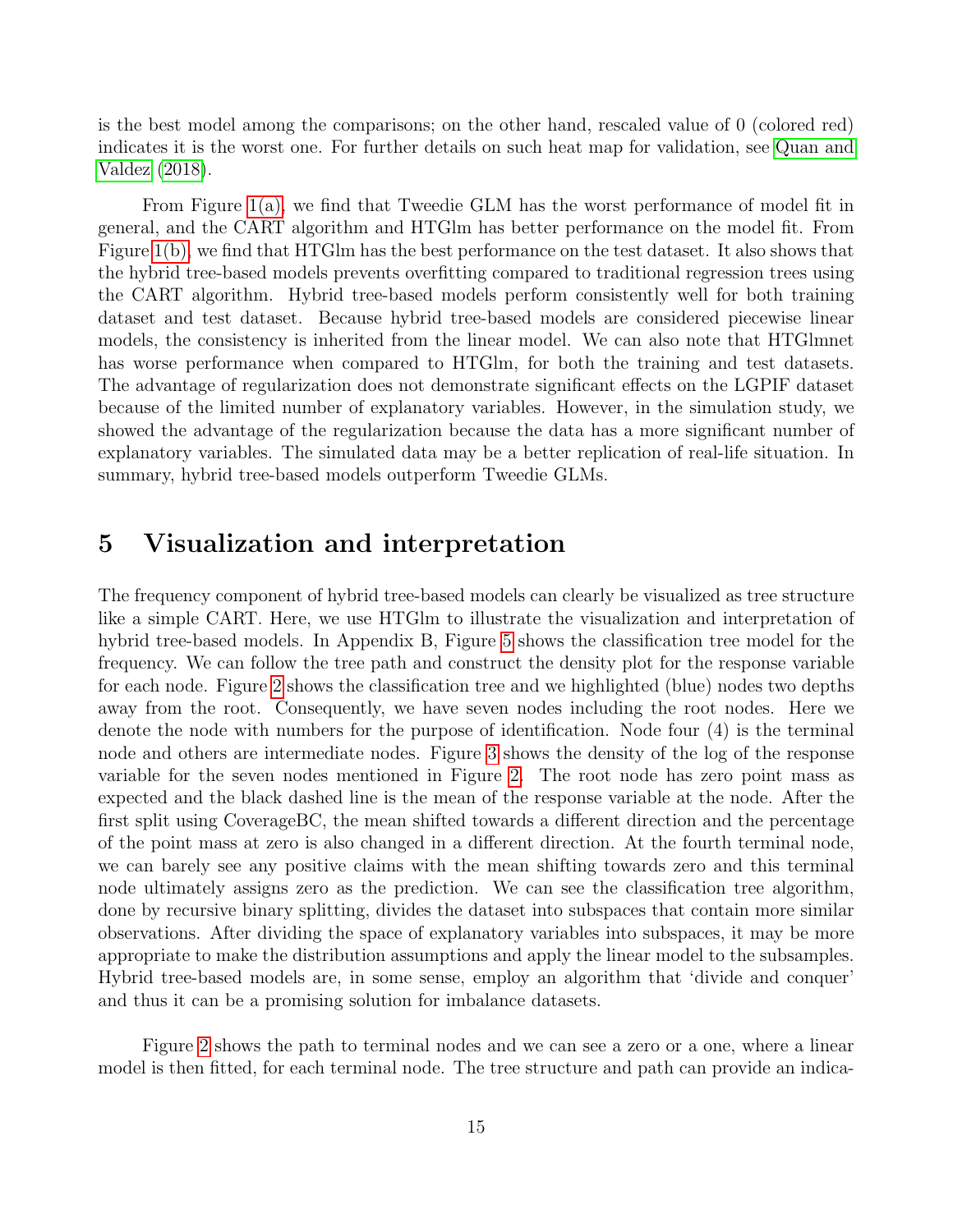<span id="page-15-0"></span>

(b) Model performance based on test dataset

Figure 1: A heat map of model comparison based on various validation measures.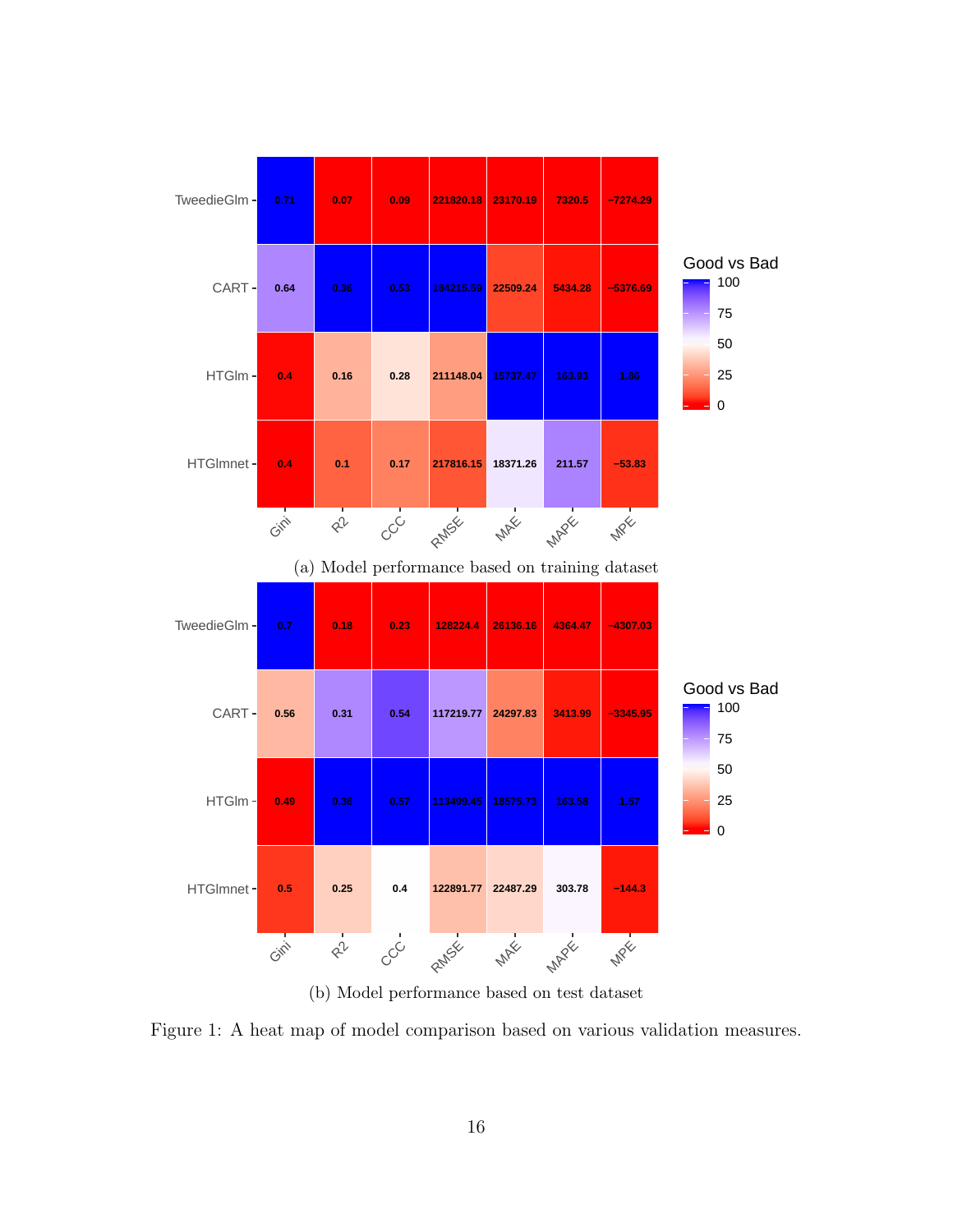<span id="page-16-0"></span>

Figure 2: Tree paths with highlighted nodes.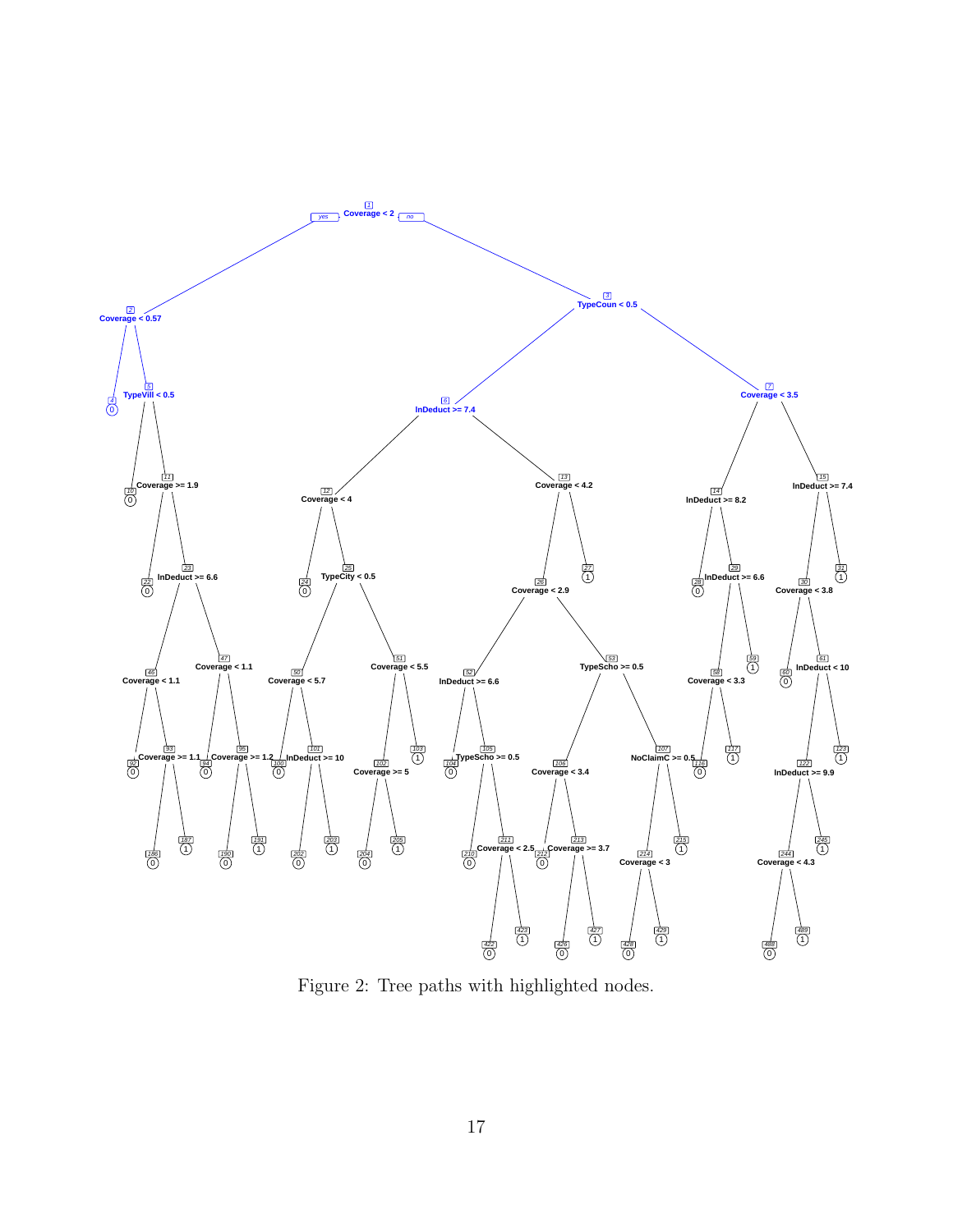<span id="page-17-0"></span>

Density for child node

Figure 3: Classification tree for the frequency.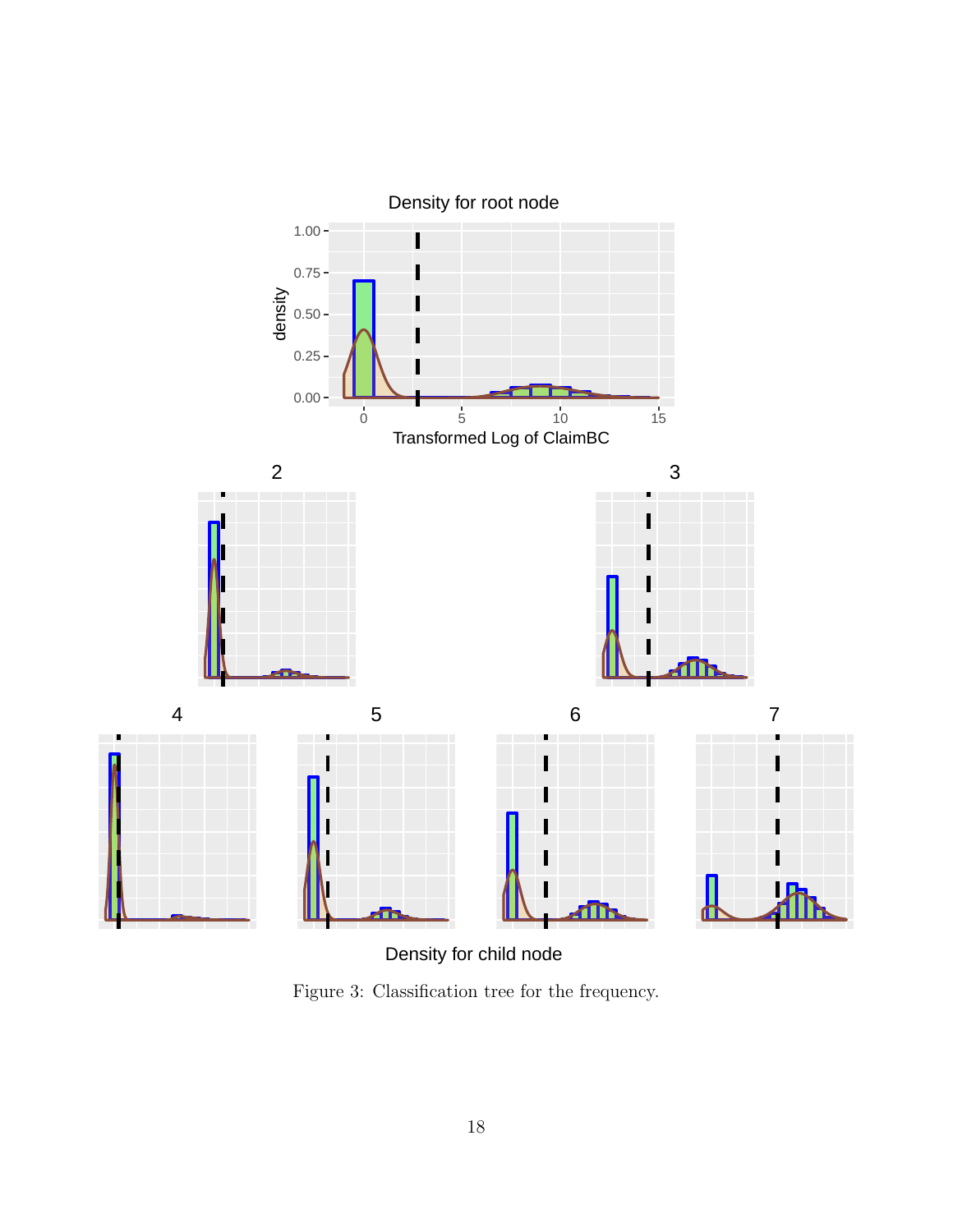<span id="page-18-1"></span>

Figure 4: Variable importance for the claim frequency.

tion of the risk factors based on the split of the explanatory variables. Figure [4](#page-18-1) shows variable importance calculated from the classification tree model for the frequency part. Coverage and deductible information are much more important than location and previous claim history to identify whether claim happened or not. At each terminal node, we can also extract the regression coefficients and interpret the estimated linear regression model. Table [4](#page-19-0) provides the regression coefficients at each of the non-zero terminal nodes. The node number has the same label as in Figure [2.](#page-16-0) For example, the terminal node 245 can be reached as follows:  $CoverageBC \geq 2$ ,  $TypeCountry, \,Coverage \geq 3.5, \,InDeduct BC \geq 7.4, \,Coverage BC \geq 3.8, \,InDeduct BC < 10,$  $lnDeductBC < 9.9$ , and we estimated the linear model with regression coefficients: Intercept  $-172854$ , CoverageBC = 15251, lnDeductBC = 16777, NoClaimCreditBC = -16254. At the terminal node, the linear model is built that solely relies on the prediction accuracy from cross-validation and based on the regularized algorithm. It does not rely on statistical inference, and indeed, some regression coefficients are not statistically significant. However, we can tune hybrid tree-based models by balancing the prediction accuracy and statistical inference.

### <span id="page-18-0"></span>6 Conclusions

With the development of data science and increased computational capacity, insurance companies can benefit from existing large datasets collected over a stretched period of time. On the other hand, it is also challenging to build a model on "big data." It is especially true for modeling claims of short-term insurance contracts since the data set presents many unique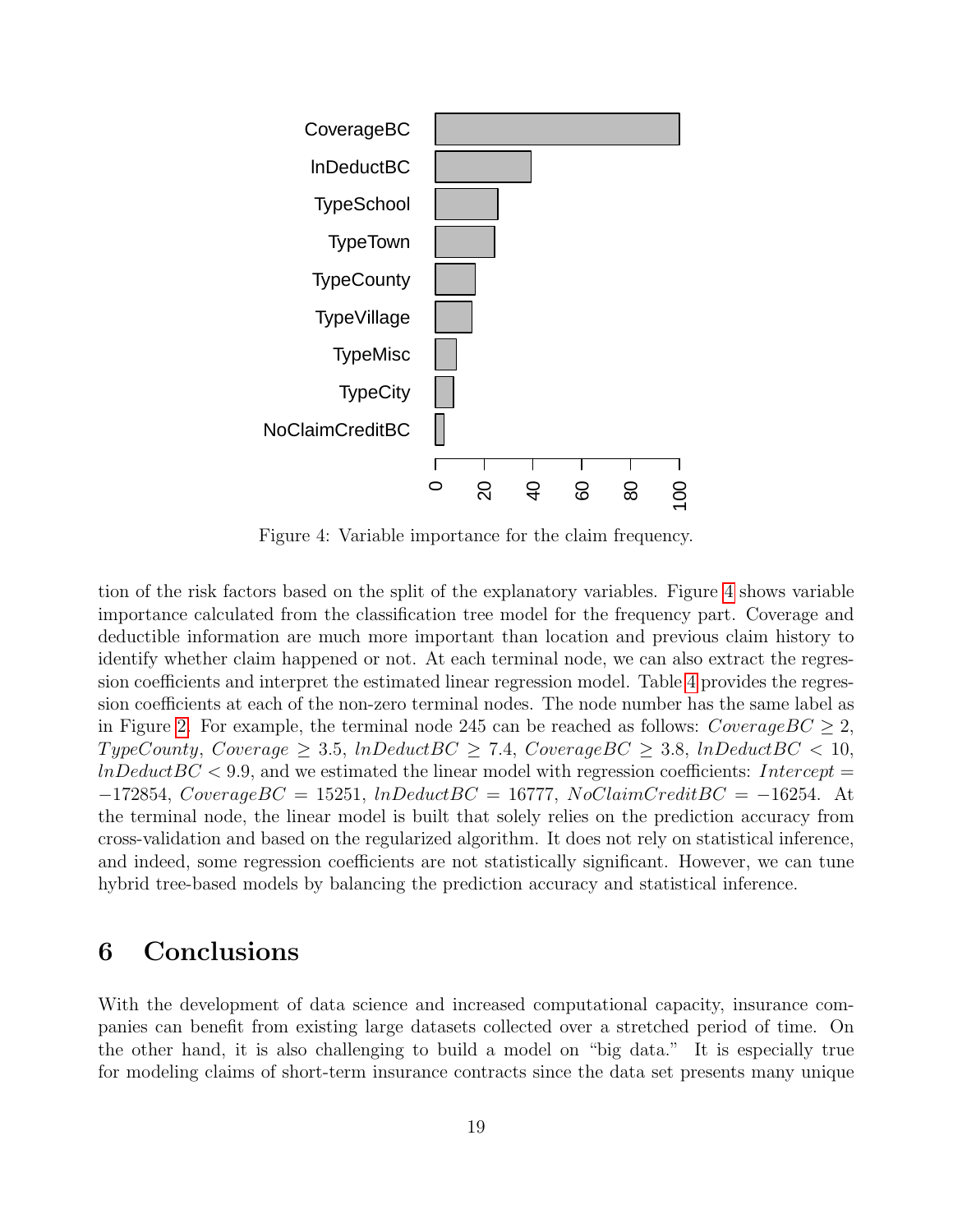<span id="page-19-0"></span>

| Terminal node   | 245       | 31       | 123        | 27        | 203        | 103      | 187       |
|-----------------|-----------|----------|------------|-----------|------------|----------|-----------|
|                 |           |          |            | Estimates |            |          |           |
| (Intercept)     | $-172854$ | 24263    | 7922014    | 150264    | $-1907177$ | 155878   | $-303658$ |
| TypeCity        |           |          |            | 17218     |            |          |           |
| TypeCounty      |           |          |            |           |            |          |           |
| TypeMisc        |           |          |            |           | 62714      |          |           |
| TypeSchool      |           |          |            |           |            |          |           |
| TypeTown        |           |          |            |           |            |          |           |
| Coverage BC     | 15251     | 26601    | 1102629    | 9454      | 447654     | 2772     | 287021    |
| lnDeduct BC     | 16777     | $-15412$ | $-1232514$ | $-25246$  | $-70542$   | $-1526$  |           |
| NoClaimCreditBC | $-16254$  | $-34160$ |            | $-21825$  | $-67030$   | $-13229$ | $-13632$  |

Table 4: Regression coefficients at the terminal nodes.

characteristics. For example, claim datasets typically have a large proportion of zero claims that lead to imbalances in classification problems, a large number of explanatory variables with high correlations among continuous variables, and many missing values in the datasets. It can be problematic if we directly use traditional approaches like Tweedie GLM without additional modifications on these characteristics. Hence, it is often not surprising to find a less desirable prediction accuracy of conventional methods for real-life datasets.

In this paper, to fully capture the information available in large insurance datasets, we propose the use of hybrid tree-based models as a learning machinery and an expansion to the available set of actuarial toolkits for claims prediction. We have reiterated the many benefits that can be derived from such a hybrid structure. The use of classification trees to model the frequency component has the advantages of being able to handle imbalanced classes and to naturally subdivide portfolio into risk classes, as well as the many benefits of tree-based models. See also [Quan and Valdez](#page-23-9) [\(2018\)](#page-23-9). The use of a regression model for the severity component provides the flexibility of identifying factors that are important predictors for accuracy and interpretation. Finally, the hybrid specification captures the benefits of tuning hyperparameters at each step of the algorithm. The tuning parameters can be adjusted not only for prediction accuracy but also for possibly reaching for specific business objectives in the decision making process. The transparency and interpretability are advantages to convince interested parties, such as investors and regulators, that hybrid tree-based models are much more than just black box.

We examine the prediction performance of our proposed models using datasets produced from a simulation study and real-life insurance portfolio. We focused on comparison to the Tweedie GLM since this has become widespread for modeling claims arising from short-term insurance policies. Broadly speaking, hybrid-tree models can outperform such Tweedie GLM without loss of interpretability. However, there are opportunities to improve and to widen the scope of this hybrid tree structure that can be explored for further research.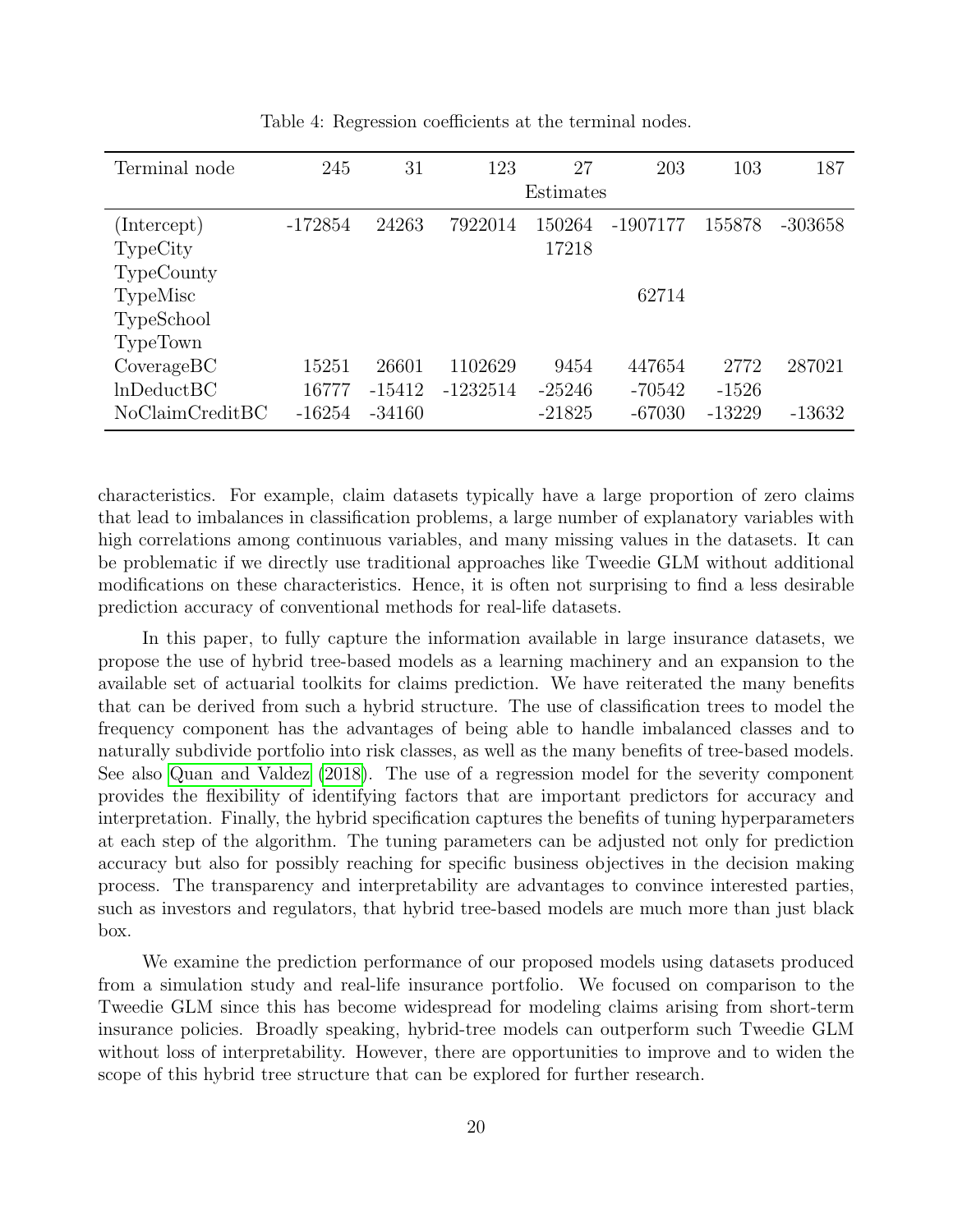## Acknowledgment

We thank the financial support of the Society of Actuaries through its Centers of Actuarial Excellence (CAE) grant for our research project on Applying Data Mining Techniques in Actuarial Science.

# Appendix A. Performance validation measures

<span id="page-20-0"></span>The following table provides details of the various validation measures that were used throughout this paper to compare different predictive models.

| Validation measure             | Definition                                                                                                                              | Interpretation                |
|--------------------------------|-----------------------------------------------------------------------------------------------------------------------------------------|-------------------------------|
| Gini Index                     | $Gini = 1 - \frac{2}{N-1} \left( N - \frac{\sum_{i=1}^{N} i \tilde{y}_{i}}{\sum_{i=1}^{N} \tilde{y}_{i}} \right)$                       | Higher <i>Gini</i> is better. |
|                                | where $\tilde{y}$ is the corresponding to y after<br>ranking the corresponding predicted values $\hat{y}$ .                             |                               |
| Coefficient of Determination   | $R^2 = 1 - \frac{\sum_{i=1}^{N} (\widehat{y}_i - y_i)^2}{\sum_{i=1}^{N} \left( y_i - \frac{1}{n} \sum_{i=1}^{n} y_i \right)^2}$         | Higher $R^2$ is better.       |
|                                | where $\hat{y}$ is predicted values.                                                                                                    |                               |
| Concordance Correlation        | $CCC = \frac{2\rho\sigma_{\widehat{y}_i}\sigma_{y_i}}{\sigma_{\widehat{y}_i}^2 + \sigma_{w_i}^2 + (\mu_{\widehat{y}_i} - \mu_{y_i})^2}$ | Higher $CCC$ is better.       |
| Coefficient                    | where $\mu_{\hat{y}_i}$ and $\mu_{y_i}$ are the means                                                                                   |                               |
|                                | $\sigma_{\hat{u}_i}^2$ and $\sigma_{u_i}^2$ are the variances<br>$\rho$ is the correlation coefficient                                  |                               |
| Root Mean Squared Error        | $RMSE = \sqrt{\frac{1}{N}\sum_{i=1}^{N}(\widehat{y}_i - y_i)^2}$                                                                        | Lower <i>RMSE</i> is better   |
| Mean Absolute Error            | $MAE = \frac{1}{N} \sum_{i=1}^{N}  \widehat{y}_i - y_i $                                                                                | Lower $MAE$ is better.        |
| Mean Absolute Percentage Error | $MAPE = \frac{1}{N} \sum_{i=1}^{N} \left  \frac{\hat{y}_i - y_i}{y_i} \right $                                                          | Lower $MAPE$ is better.       |
| Mean Percentage Error          | $MPE = \frac{1}{N} \sum_{i=1}^{N} \frac{y_i - y_i}{y_i}$                                                                                | Lower $ MPE $ is better.      |

Table 5: Performance validation measures.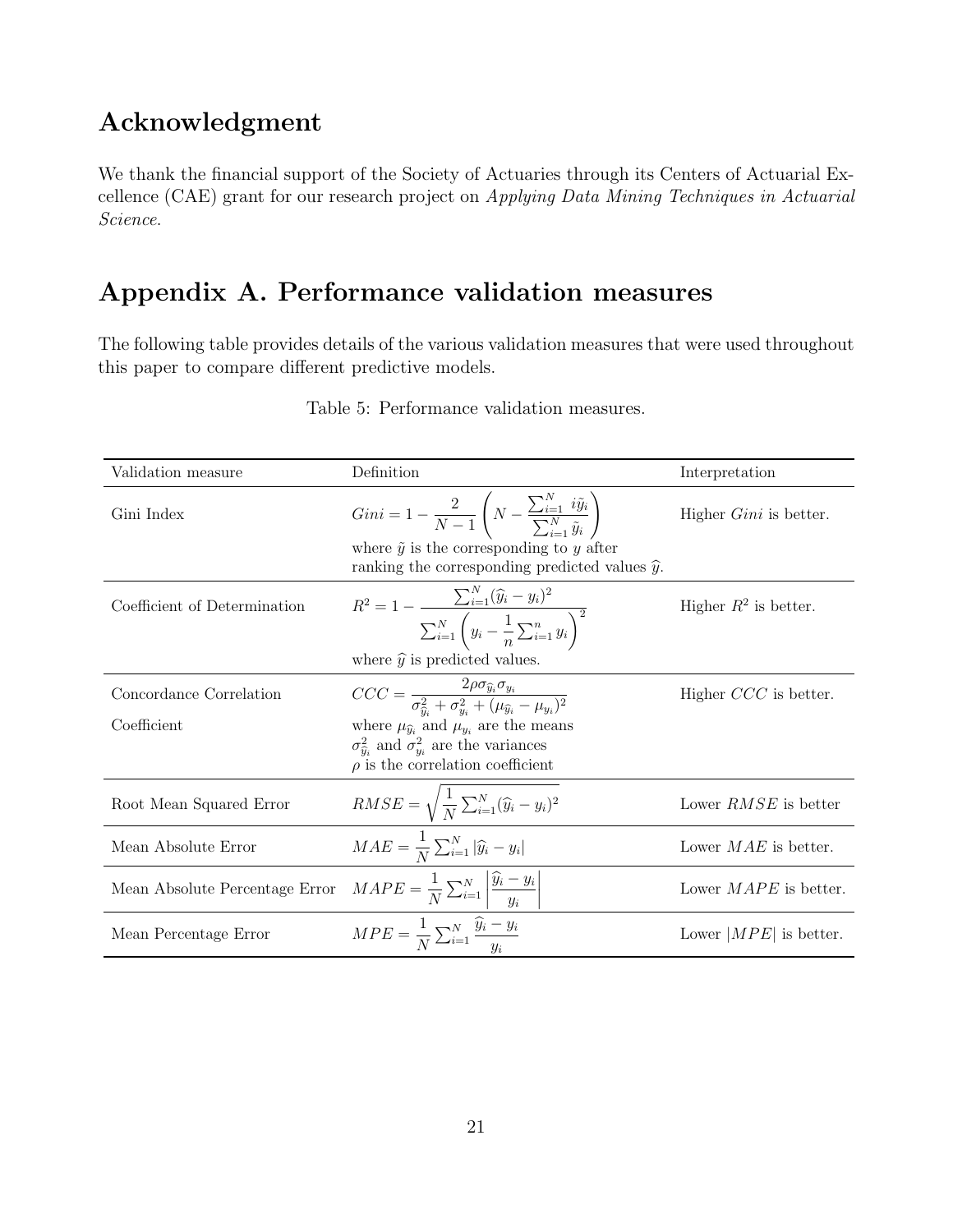Appendix B. Classification tree for the claim frequency

<span id="page-21-0"></span>

Figure 5: Classification tree for the claim frequency.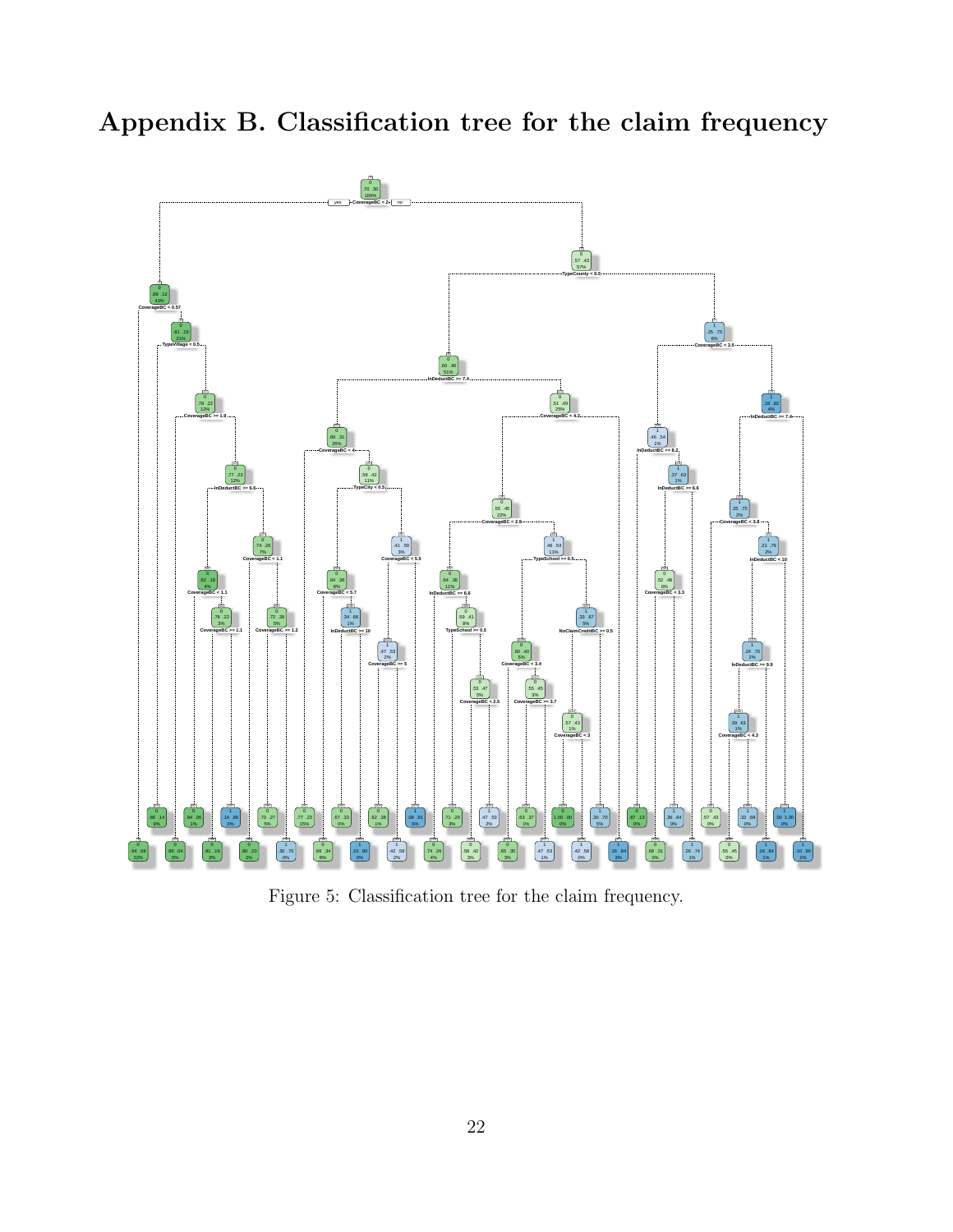## References

- <span id="page-22-3"></span>Breiman, L., Friedman, J. H., Olshen, R. A., and Stone, C. J. (1984). Classification and Regression Trees. Taylor & Francis Group, LLC: Boca Raton, FL.
- <span id="page-22-6"></span>Chaudhuri, P., Lo, W.-D., Loh, W.-Y., and Yang, C.-C. (1995). Generalized regression trees. Statistica Sinica, pages 641–666.
- <span id="page-22-14"></span>De Mol, C., De Vito, E., and Rosasco, L. (2009). Elastic-net regularization in learning theory. Journal of Complexity, 25(2):201–230.
- <span id="page-22-13"></span>Donoho, D. L. and Johnstone, I. M. (1995). Adapting to unknown smoothness via wavelet shrinkage. Journal of the American Statistical Association, 90(432):1200–1224.
- <span id="page-22-1"></span>Frees, E. W., Derrig, R. A., and Meyers, G. (2014). Predictive Modeling Applications in Actuarial Science: Volume I Predictive Modeling Techniques. Cambridge University Press.
- <span id="page-22-15"></span>Frees, E. W., Lee, G., and Yang, L. (2016). Multivariate frequency-severity regression models in insurance. Risks,  $4(4):1-36$ .
- <span id="page-22-12"></span>Friedman, J., Hastie, T., Höfling, H., Tibshirani, R., et al. (2007). Pathwise coordinate optimization. The Annals of Applied Statistics, 1(2):302–332.
- <span id="page-22-11"></span>Fu, W. J. (1998). Penalized regressions: the bridge versus the Lasso. Journal of Computational and Graphical Statistics, 7(3):397–416.
- <span id="page-22-9"></span>Hastie, T., Tibshirani, R., and Friedman, J. (2009). The Elements of Statistical Learning: Data Mining, Inference, and Prediction. Springer: New York.
- <span id="page-22-10"></span>Hoerl, A. E. and Kennard, R. W. (1970). Ridge regression: Biased estimation for nonorthogonal problems. Technometrics, 12(1):55–67.
- <span id="page-22-5"></span>Hothorn, T., Hornik, K., and Zeileis, A. (2006). Unbiased recursive partitioning: A conditional inference framework. Journal of Computational and Graphical Statistics, 15(3):651–674.
- <span id="page-22-8"></span>James, G., Witten, D., Hastie, T., and Tibshirani, R. (2013). An Introduction to Statistical Learning. Springer.
- <span id="page-22-2"></span>Jørgensen, B. (1987). Exponential dispersion models. Journal of the Royal Statistical Society: Series B (Methodological), 49(2):127–145.
- <span id="page-22-0"></span>Klugman, S. A., Panjer, H. H., and Willmot, G. E. (2012). Loss Models: From Data to Decisions. John Wiley & Sons.
- <span id="page-22-7"></span>Loh, W.-Y. (2006). Regression tree models for designed experiments. In *Optimality*, pages 210–228. Institute of Mathematical Statistics.
- <span id="page-22-4"></span>Loh, W.-Y. (2009). Improving the precision of classification trees. The Annals of Applied Statistics, 3(4):1710–1737.